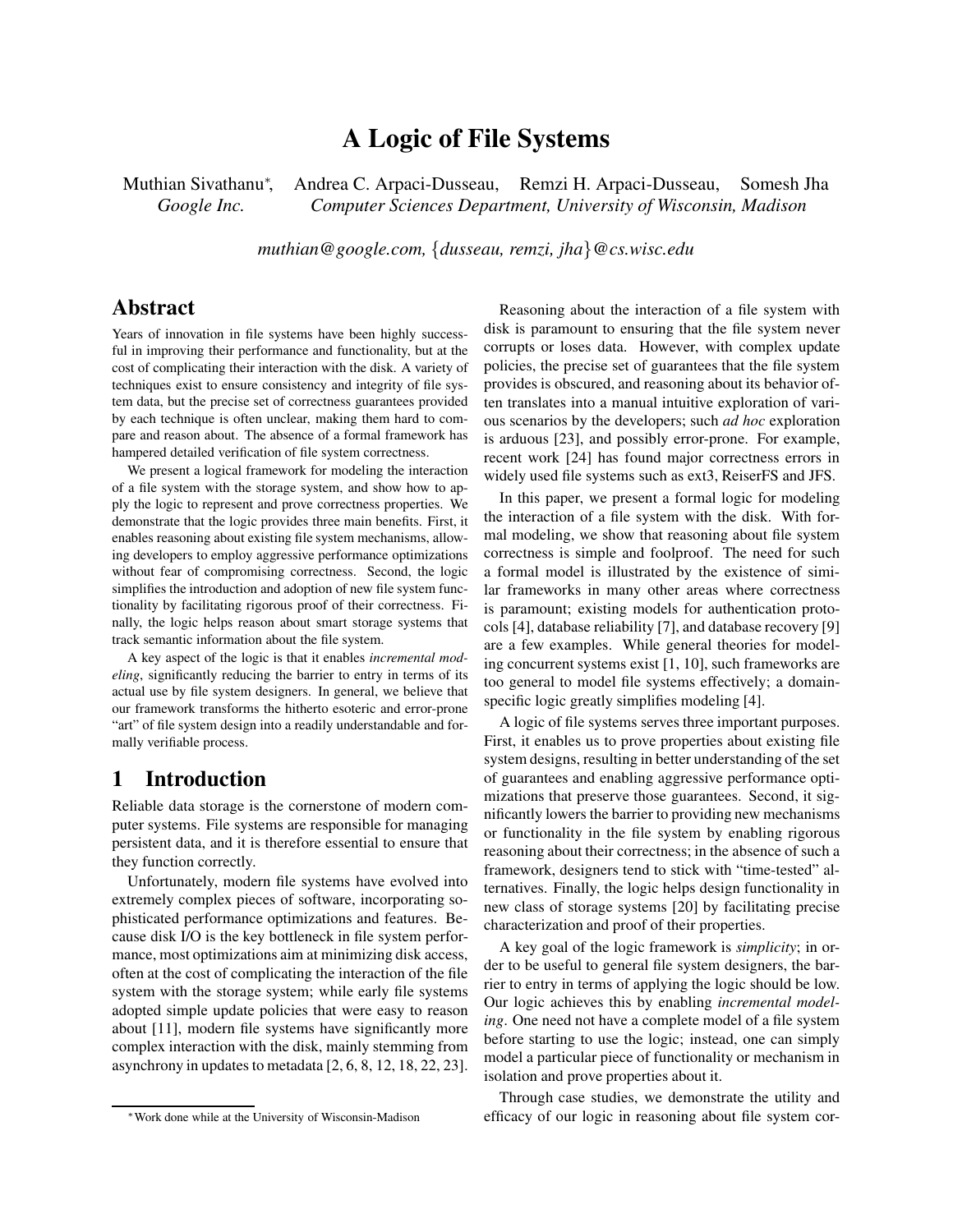rectness properties. First, we represent and prove the soundness of important guarantees provided by existing techniques for file system consistency, such as soft updates and journaling. We then use the logic to prove that the Linux ext3 file system is needlessly conservative in its transaction commits, resulting in sub-optimal performance; this case study demonstrates the utility of the logic in enabling aggressive performance optimizations.

To illustrate the utility of the logic in developing new file system functionality, we propose a new file system mechanism called *generation pointers* to enable *consistent undelete* of files. We prove the correctness of our design by incremental modeling of this mechanism in our logic, demonstrating the simplicity of the process. We then implement the mechanism in the Linux ext3 file system, and verify its correctness. As the logic indicates, we empirically show that inconsistency does indeed occur in undeletes in the absence of our mechanism.

The rest of the paper is organized as follows. We first present an extended motivation (§2), and a background on file systems  $(\S$ 3). We present the basic entities in our logic  $(\S 4)$  and the formalism  $(\S 5)$ , and represent some common file system properties using the logic  $(\S 6)$ . We then use the logic to prove consistency properties of existing systems  $(\S7)$ , prove the correctness of an unexploited performance optimization in ext3  $(\S 8)$ , and reason about a new technique for consistent undeletes (§9). We then apply our logic to semantic disks (§10). Finally, we present related work  $(\S11)$  and conclude  $(\S12)$ .

## **2 Extended Motivation**

A systematic framework for reasoning about the interaction of a file system with the disk has multifarious benefits. We describe three key applications of the framework.

## **2.1 Reasoning about existing file systems**

An important usage scenario for the logic is to model existing file systems. There are three key benefits to such modeling. First, it enables a clear understanding of the precise guarantees that a given mechanism provides, and the assumptions under which those guarantees hold. Such an understanding enables correct implementation of functionality at *other* system layers such as the disk system by ensuring that they do not adversely interact with the file system assumptions. For example, write-back caching in disks often results in reordering of writes to the media; this can negate the assumptions journaling is based on.

Second, the logic enables aggressive performance optimizations. When reasoning about complex interactions becomes hard, file system developers tend to be conservative (*e.g.*, perform unnecessarily more waits). Our logic helps remove this barrier, enabling developers to be aggressive in their performance optimizations while still being confident of their correctness. In Section 8, we analyze a real example of such an opportunity for optimization in the Linux ext3 file system, and show that the logic framework can help prove its correctness.

The final benefit of the logic framework is its potential use in implementation-level model checkers [24]; having a clear model of expected behavior against which to validate an existing file system would perhaps enable more comprehensive and efficient model checking, instead of the current technique of relying on the *fsck* mechanism which is quite expensive; the cost of an fsck on every explored state limits the scalability of such model checking.

## **2.2 Building new file system functionality**

Recovery and consistency are traditionally viewed as "tricky" issues to reason about and get right. A classic illustration of this view arises in database recovery; the widely used ARIES [13] algorithm pointed to correctness issues with many earlier proposals. Ironically, the success of ARIES stalled innovation in database recovery, due to the difficulty in proving the correctness of new techniques.

Given that most innovation within the file system deals with its interaction with the disk and can have correctness implications, this inertia against changing "time-tested" alternatives stifles the incorporation of new functionality in file systems. A systematic framework to reason about a new piece of functionality can greatly reduce this barrier to entry. In Section 9, we propose new file system functionality and use our logic to prove its correctness. To further illustrate the efficacy of the logic in reasoning about new functionality, we examine in Section 7.2.1 a common file system feature, *i.e.*, journaling, and show that starting from a simple logical model of journaling, we can systematically arrive at the various corner cases that need to be handled, some of which involve complex interactions as described by the developers of Linux Ext3 [23].

## **2.3 Designing semantically-smart disks**

The logic framework also significantly simplifies reasoning about a new class of storage systems called *semantically-smart disk systems* that provide enhanced functionality by inferring file system operations [20]. Inferring information accurately underneath modern file systems is known to be quite complex [21], especially because it is dependent on dynamic file system properties. In Section 10, we show that the logic can simplify reasoning about a semantic disk; this can in turn enable aggressive functionality in them.

## **3 Background**

A file system organizes disk blocks into logical files and directories. In order to map blocks to logical entities such as files, the file system tracks various forms of *metadata*. In this section, we first describe the forms of metadata that file systems track, and then discuss the issue of file system consistency. Finally, we describe the asynchrony of file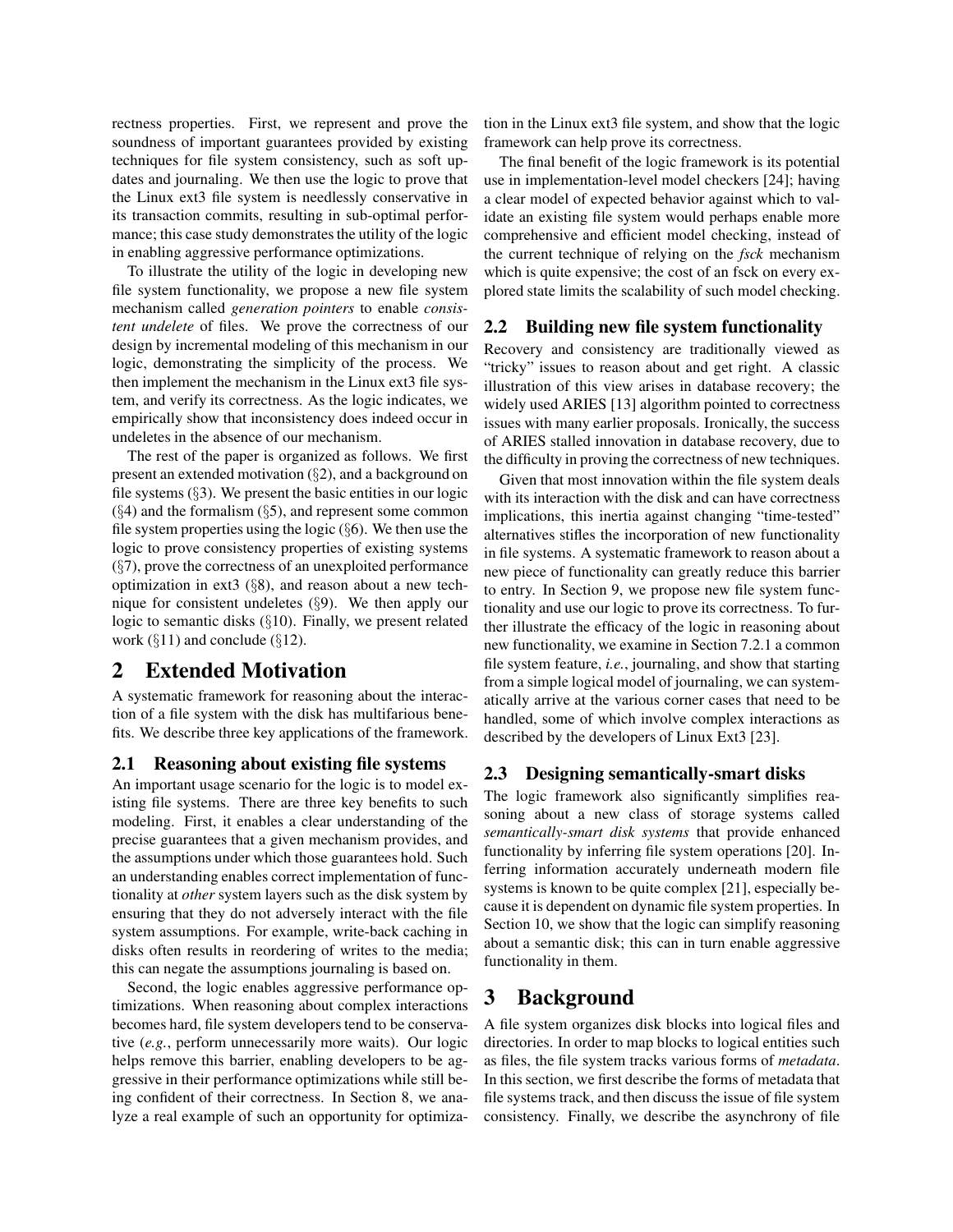systems, a major source of complexity in its interaction with disk.

#### **3.1 File system metadata**

File system metadata can be classified into three types:

**Directories:** Directories map a logical file name to per-file metadata. Since the file mapped for a name can be a directory itself, directories enable a hierarchy of files. When a user opens a file specifying its *path name*, the file system locates the per-file metadata for the file, reading each directory in the path if required.

**File metadata:** File metadata contains information about a specific file. Examples of such information are the set of disk blocks that comprise the file, file size, and so on. In certain file systems such as FAT, file metadata is embedded in the directory entries, while in most other file systems, file metadata is stored separately (*e.g.*, inodes) and is pointed to by the directory entries. The pointers from file metadata to the disk blocks can sometimes be indirected through *indirect pointer* blocks in the case of large files.

**Allocation structures:** File systems manage various resources on disk such as the set of free blocks that can be allocated to new files. To track such resources, file systems maintain structures (*e.g.*, bitmaps, free lists) that point to free resource instances.

In addition, file systems track other metadata (*e.g.*, super block), but we mainly focus on the above three types.

#### **3.2 File system consistency**

For proper operation, the internal metadata of the file system and its data blocks should be in a *consistent* state. By *metadata consistency*, we mean that the state of the various metadata structures obeys a set of invariants that the file system relies on. For example, a directory entry should only point to a valid file metadata structure; if a directory points to file metadata that is uninitialized (*i.e.*, marked free), the file system is said to be *inconsistent*.

Most file systems provide metadata consistency, since that is crucial to correct operation. A stronger form of consistency is *data consistency*, where the file system guarantees that data block contents always correspond to the file metadata structures that point to them. We discuss this issue in Section 7.1. Many modern file systems such as Linux ext3 and ReiserFS provide data consistency.

### **3.3 File system asynchrony**

An important characteristic of most modern file systems is the *asynchrony* they exhibit during updates to data and metadata. Updates are simply buffered in memory and are written to disk only after a certain delay interval, with possible reordering among those writes. While such asynchrony is crucial for performance, it complicates consistency management. Due to asynchrony, a system crash leads to a state where an arbitrary subset of updates has been applied on disk, potentially leading to an inconsistent on-disk state. Asynchrony of updates is the principal reason for complexity in the interaction of a file system with the disk, and hence the *raison d'etre* of our logic.

## **4 Basic entities and notations**

In this section, we define the basic entities that constitute a file system in our logic, and present their notations. In the next section, we build upon these entities to present our formalism of the operation of a file system.

### **4.1 Basic entities**

The basic entities in our model are *containers*, *pointers*, and *generations*. A file system is simply a collection of containers. Containers are linked to each other through pointers. Each file system differs in the exact types of containers it defines and the relationship it allows between those container types; we believe that this abstraction based on containers and pointersis general to describe any file system.

Containers in a file system can be *freed* and *reused*; a container is considered to be free when it is not pointed to by any other container; it is *live* otherwise. The instance of a container between a reuse and the next free is called a *generation*; thus, a generation is a specific incarnation of a container. Generations are never reused. When a container is reused, the previous generation of that container is freed and a new generation of the container comes to life. A generation is thus fully defined by its container plus a logical *generation number* that tracks how many times the container was reused. Note that generation does *not* refer to the *contents* of a container, but is an abstraction for its current incarnation; contents can change without affecting the generation.

We illustrate the notion of containers and generations with a simple example from a typical UNIX-based file system. If the file system contains a fixed set of designated *inodes*, each inode slot is a *container*. At any given point, an inode slot in use is associated with an inode *generation* that corresponds to a specific file. When the file is deleted, the corresponding inode generation is deleted (forever), but the inode container is simply marked free. A different file created later can reuse the same inode container for a logically different inode generation.

Note that a single container (*e.g.*, an inode) can point to multiple containers (*e.g.*, data blocks). A single container can also be sometimes pointed to by multiple containers (*e.g.*, hard links in UNIX file systems).

### **4.2 Notations**

The notations used to depict the basic entities and the relationships across them are listed in Table 1. Note that many notations in the table are defined only later in the section. Containers are denoted by upper case letters, while generations are denoted by lower case letters. An "entity" in the description represents a container or a generation.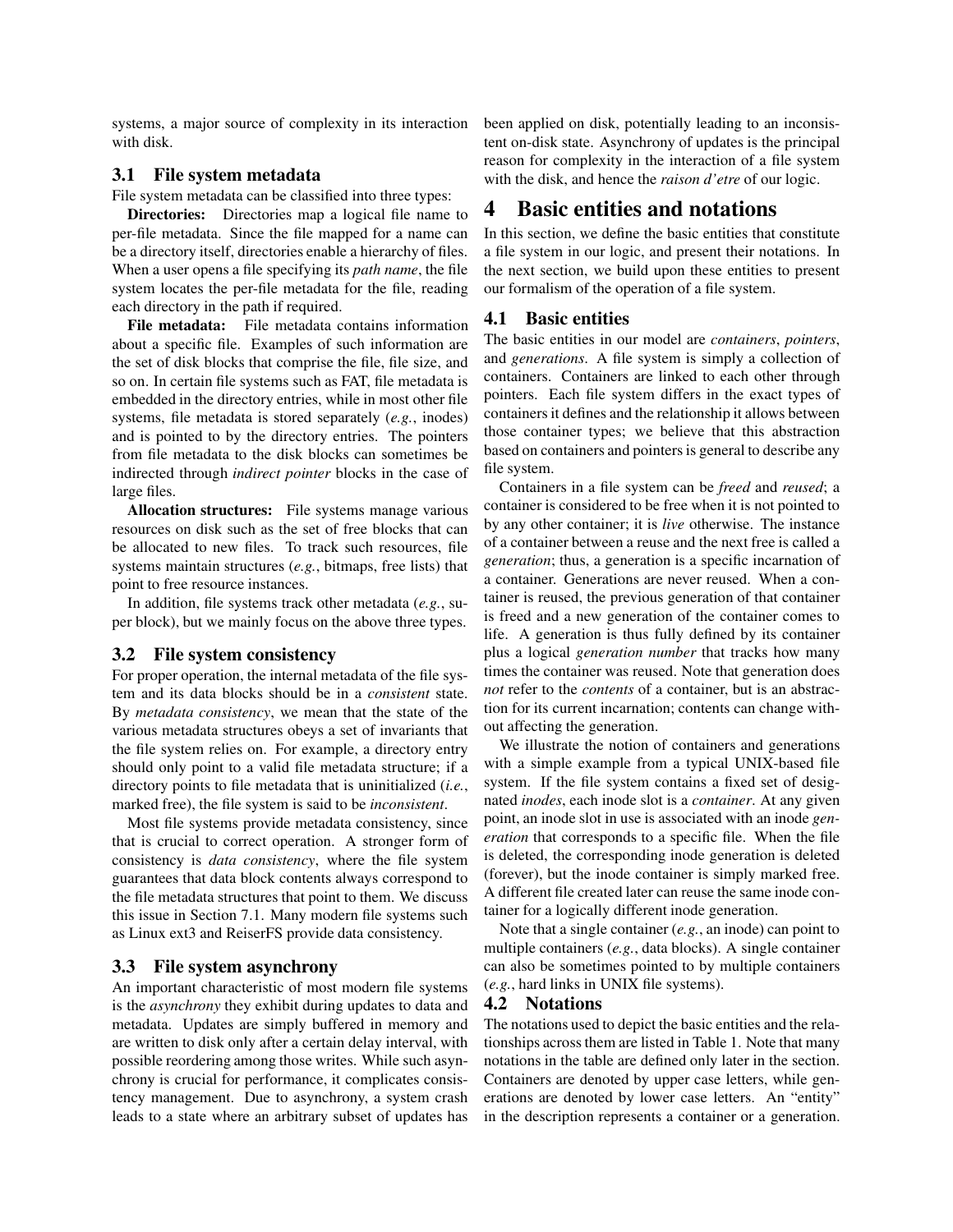| <b>Symbol</b>      | <b>Description</b>                              |
|--------------------|-------------------------------------------------|
|                    |                                                 |
| & A                | set of entities that point to container $A$     |
| $* A$              | set of entities pointed to by container $A$     |
| A                  | container that tracks if container A is live    |
| &a                 | set of entities that point to generation a      |
| $*$ a              | set of entities pointed to by generation $a$    |
| $A \rightarrow B$  | denotes that container $A$ has a pointer to $B$ |
| $\& A = \emptyset$ | denotes that no entity points to $A$            |
| $A^k$              | the $k^{th}$ epoch of container A               |
| $t(A^k)$           | type of $k^{th}$ epoch of container A           |
| $q(A^k)$           | generation of the $k^{th}$ epoch of container A |
| C(a)               | container associated with generation a          |
| Аı                 | generation $k$ of container $A$                 |

Table 1: **Notations on containers and generations.**

A pointer is denoted by the  $\rightarrow$  symbol;  $A \rightarrow B$  indicates that container A has a pointer to container B, *i.e.*,  $(A \in \& B) \wedge (B \in *A)$ . For most of this paper, we only consider pointers from and to containers that are live. In Section 9, we will relax this assumption and introduce a new notation for pointers involving dead containers.

### **4.3 Attributes of containers**

To make the logic expressive for modern file systems, we extend its vocabulary with attributes on a container; a generation has the same attributes as its container.

#### **4.3.1 Epoch**

The *epoch* of a container is defined as follows: every time the *contents* of a container change *in memory*, its epoch is incremented. For example, if the file system sets different fields in an inode one after the other, each step results in a new epoch of the inode container. Since the file system can batch multiple changes to the contents due to buffering, the set of epochs visible at the disk is a subset of the total set of epochs a container goes through. We denote an epoch by the superscript notation;  $A<sup>k</sup>$  denotes the  $k^{th}$  epoch of A. Note that our definition of epoch is only used for expressivity of our logic; it does not imply that the file system tracks such an epoch. Also note the distinction between an *epoch* and a *generation*; a generation change occurs only on a reuse of the container, while an epoch changes on every change in contents *or* when the container is reused.

### **4.3.2 Type**

Containers can have a certain *type* associated with them. The type of a container can either be *static*, *i.e.*, it does not change during the lifetime of the file system, or can be *dynamic*, where the same container can belong to different types at different points in time. For example, in FFSbased file systems, *inode* containers are statically typed, while block containers may change their type between data, directory, and indirect pointers. We denote the type of a container A by the notation  $t(A)$ .

#### **4.3.3 Shared vs. unshared**

A container that is pointed to by more than one container is called a *shared container*; a container that has exactly one pointer leading into it is unshared. By default, we assume that containers are shared. We denote unshared containers with the ⊕ operator. ⊕A indicates that A is unshared. Note that being unshared is a property of the container *type* that the file system always ensures; a container belonging to a type that is unshared will always have only one pointer pointing into it. For example, most file systems designate data block containers to be unshared.

### **4.4 Memory and disk versions of containers**

A file system needs to manage its structures across two domains: volatile memory and disk. Before accessing the contents of a container, the file system needs to *read* the on-disk version of the container into memory. Subsequently, the file system makes modifications to the inmemory copy of the container, and such modified contents are periodically written to disk. Thus, until the file system writes a modified container to disk, the contents of the container in memory will be different from that on disk.

## **5 The Formalism**

We now present our formal model of the operation of a file system. We first formulate the logic in terms of *beliefs* and *actions*, and then introduce the operators in the logic, our proof system, and the basic axioms in the logic.

### **5.1 Beliefs**

The state of the system is modeled using *beliefs*. A belief represents a certain state in memory or disk.

Any statement enclosed within {} represents a belief. Beliefs can be either *in memory* beliefs or *on disk* beliefs, and are denoted as either  $\{\}_M$  or  $\{\}_D$  respectively. For example  ${A \rightarrow B}$  *M* indicates that  $A \rightarrow B$  is a belief in the file system memory, *i.e.*, container A currently points to B in memory, while  $\{A \rightarrow B\}_D$  means it is a disk belief. The timing of when such a belief begins to hold is determined in the context of a *formula* in our logic, as we describe in the next subsection; in brief terms, the timing of a belief is defined *relative to* other beliefs or actions specified in the formula. An isolated belief in itself thus has no temporal dimension.

While memory beliefs just represent the state the file system tracks in memory, on-disk beliefs are defined as follows: a belief holds on disk at a given time, if on a crash, the file system can conclude with the same belief purely based on a scan of on-disk state at that time. Ondisk beliefs are thus solely dependent on on-disk data.

Since the file system manages free and reuse of containers, its beliefs can be in terms of *generations*; for example  ${A_k \to B_j}_M$  is valid (note that  $A_k$  refers to generation k of container A). However, on-disk beliefs can only deal with containers, since generation information is lost at the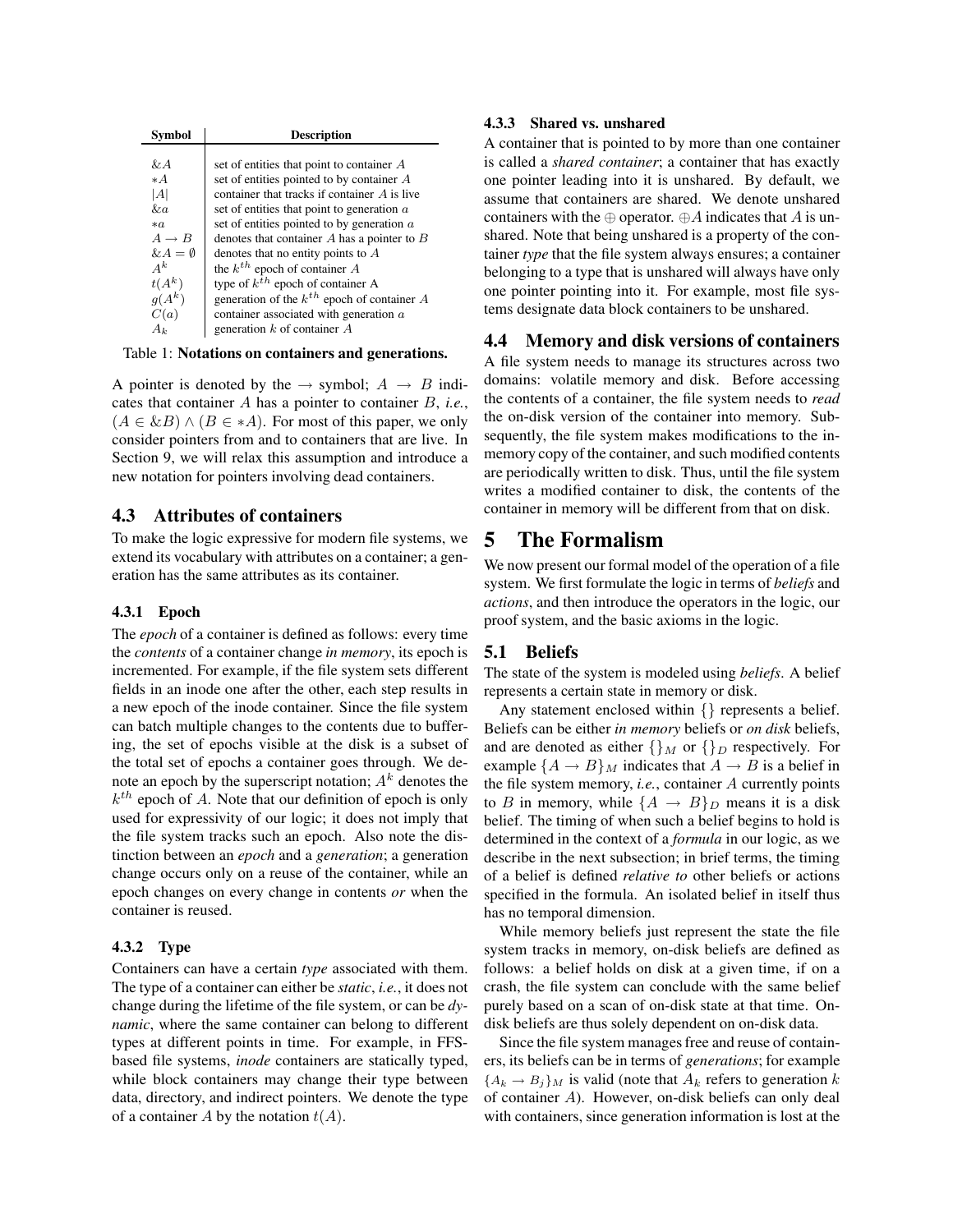disk. In Sections 9 and 10, we propose techniques to expose generation information to the disk, and show that it enables improved guarantees.

## **5.2 Actions**

The other component of our logic is *actions*, which result in changes to system state; actions thus alter the set of beliefs that hold at a given time. There are two actions defined in our logic:

- $read(A)$  This operation is used by the file system to read the contents of an on-disk container (and thus, its current generation) into memory. The file system needs to have the container in memory before it can modify it. After a  $read$ , the contents of  $A$  in memory and on-disk are the same, *i.e.*,  $\{A\}_M = \{A\}_D$ .
- write  $(A)$  This operation results in flushing the current contents of a container to disk. After this operation, the contents of A in memory and on-disk are the same, *i.e.*,  $\{A\}_D = \{A\}_M$ .

### **5.3 Ordering of beliefs and actions**

A fundamental aspect of the interaction of a file system with disk is the *ordering* among its actions. The ordering of actions also determines the order in which beliefs are established. To order actions and the resulting beliefs, we use the *before*  $(\ll)$  and *after*  $(\gg)$  operators. Thus,  $\alpha \ll \beta$  means that  $\alpha$  occurred before  $\beta$  in time. Note that by *ordering* beliefs, we are using the  $\{\}$  notation as both a way of indicating the *event* of creation of the belief, and the *state* of existence of a belief. For example, the belief  ${B \to A}$  *M* represents the event where the file system assigns A as one of the pointers from B.

We also use a special ordering operator called *precedes*  $\langle \prec \rangle$ . Only a belief can appear to the left of a  $\prec$  operator. The  $\prec$  operator is defined as follows:  $\alpha \prec \beta$  means that belief  $\alpha$  occurs before  $\beta$  (*i.e.*,  $\alpha \prec \beta \Rightarrow \alpha \ll \beta$ ); further, it means that belief  $\alpha$  holds at least until  $\beta$  occurs. This implies there is no intermediate action or event between  $\alpha$ and  $\beta$  that invalidates belief  $\alpha$ .

The operator  $\prec$  is *not* transitive;  $\alpha \prec \beta \prec \gamma$  does not imply  $\alpha \prec \gamma$ , because belief  $\alpha$  needs to hold only until β and not necessarily until  $\gamma$  (note that  $\alpha \prec \beta \prec \gamma$  is simply a shortcut for  $(\alpha \prec \beta) \wedge (\beta \prec \gamma)$  (note that this implies  $\alpha \ll \gamma$ ).

Beliefs can be grouped using parentheses, which has the following semantics with precedes:

$$
(\alpha \prec \beta) \prec \gamma \quad \Rightarrow \quad (\alpha \prec \beta) \land (\alpha \prec \gamma) \land (\beta \prec \gamma) \tag{1}
$$

If a group of beliefs precedes a certain other belief  $\alpha$ , *every* belief within the parentheses precedes belief  $\alpha$ .

### **5.4 Proof system**

Given our primitives for sequencing beliefs and actions, we can define *rules* or *formulas* in our logic in terms of

an *implication* of one event sequence given another sequence. We use the traditional operators:  $\Rightarrow$  (implication) and  $\Leftrightarrow$  (double implication, *i.e.*, if and only if). We also use logical AND ( $\land$ ) and OR ( $\lor$ ) to combine sequences.

An example of a logical rule is:  $\alpha \ll \beta \Rightarrow \gamma$ . This notation means that *every time* an event or action β occurs after α, event γ occurs *at the point of occurrence of* β. The rule does not say anything about *when* α or β occurs in absolute time; all it says is whenever they occur in that order,  $\gamma$  occurs. Thus, the above rule would be valid if  $\alpha \ll \beta$  never occurred at all. In general, if the left hand side of the rule involves a more complex expression, say a disjunction of two components, the belief on the RHS holds at the point of occurrence of the first event that makes the LHS true; in the example above, the occurrence of  $\beta$  makes the sequence  $\alpha \ll \beta$  true.

Another example of a rule is  $\alpha \ll \beta \Rightarrow \alpha \ll \gamma \ll \beta$ ; this rule denotes that every time  $\beta$  occurs after  $\alpha$ ,  $\gamma$  should have occurred sometime between  $\alpha$  and  $\beta$ . Note that in such a rule where the same event occurs in both sides, the event constitutes a temporal reference point by referring to the same time instant in both the LHS and RHS. This temporal interpretation of identical events is crucial to the above rule serving the intended implication; otherwise the RHS could refer to some other instant where  $\alpha \ll \beta$ .

Rules such as the above can be used in logical proofs by *event sequence substitution*; for example, with the rule  $\alpha \ll \beta \Rightarrow \gamma$ , whenever the subsequence  $\alpha \ll \beta$  occurs in a sequence of events, it logically implies the event  $\gamma$ . We could then apply the above rule to any event sequence by replacing any subsequence that matches the left half of the rule, with the right half; thus, with the above rule, we have the following postulate:  $\alpha \ll \beta \ll \delta \Rightarrow \gamma \ll \delta$ . Thus, our proof system enables deriving new invariants about the file system, building on basic axioms.

#### **5.5 Basic axioms**

In this subsection, we present the axioms that govern the transition of beliefs across memory and disk.

• If a container  $B$  points to  $A$  in memory, its current generation also points to A in memory.

$$
\{B^x \to A\}_M \quad \Leftrightarrow \quad \{g(B^x) \to A\}_M \tag{2}
$$

• If  $B$  points to  $A$  in memory, a write of  $B$  will lead to the disk belief that  $B$  points to  $A$ .

$$
{B \to A}_M \prec write(B) \Rightarrow {B \to A}_D \qquad (3)
$$

The converse states that the disk belief implies that the same belief first occurred in memory.

$$
{B \to A}_D \Rightarrow {B \to A}_M \ll {B \to A}_D \quad (4)
$$

• Similarly, if  $B$  points to  $A$  on disk, a read of  $B$  will result in the file system inheriting the same belief.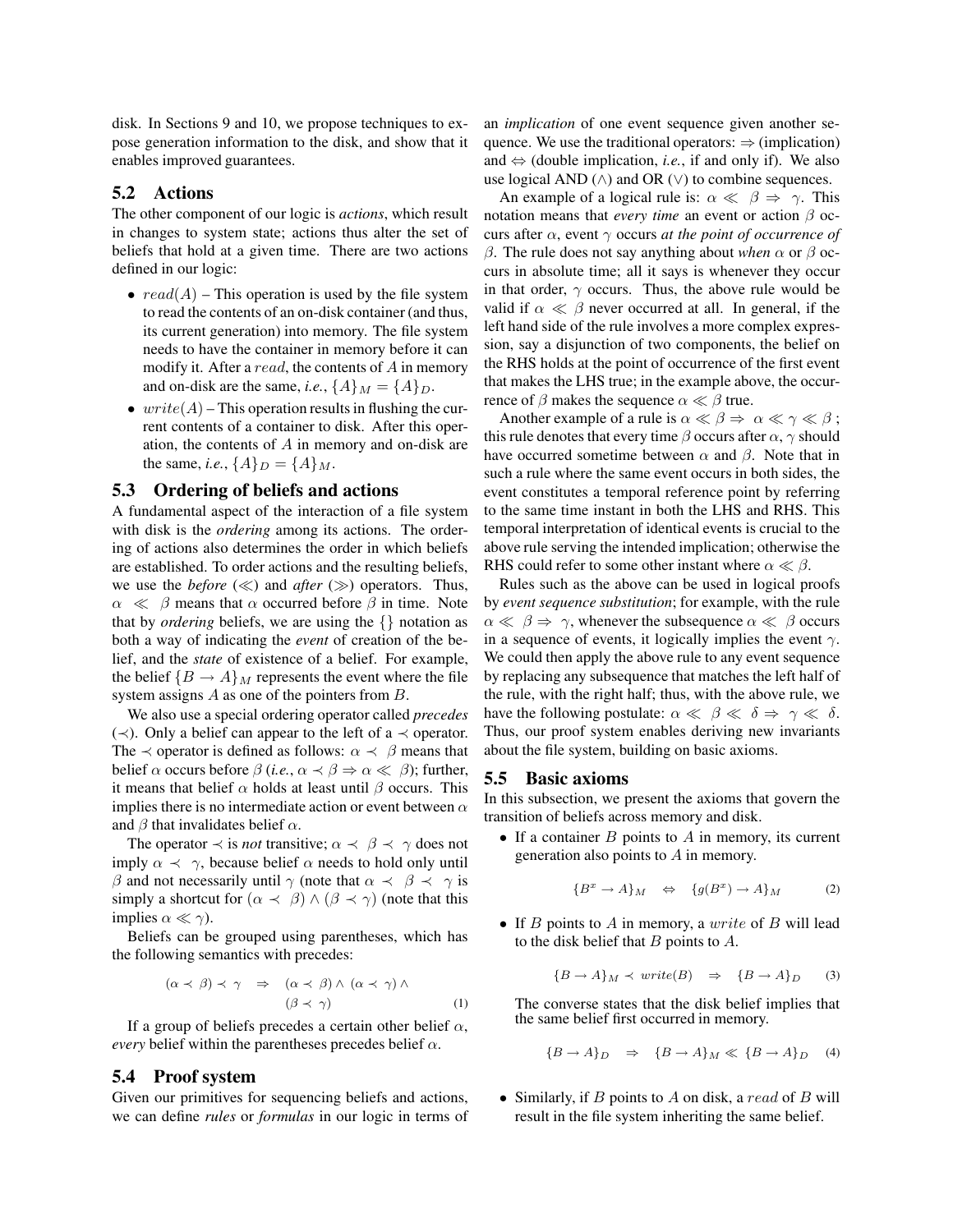$$
{B \to A}_D \prec \text{read}(B) \Rightarrow {B \to A}_M \quad (5)
$$

• If the on-disk contents of container A pertain to epoch  $y$ , some generation  $c$  should have pointed to generation  $g(A^y)$  in memory, followed by  $write(A)$ . The converse also holds:

$$
\{A^y\}_D \Rightarrow \{c \to g(A^y)\}_M \prec write(A) \ll \{A^y\}_D \quad (6)
$$

$$
\{c \to A_k\}_M \prec write(A) \Rightarrow \{A^y\}_D \land (g(A^y) = k) \quad (7)
$$

Note that  $A_k$  refers to some generation k of A, and is used in the above rule to indicate that the generation c points to is the same as that of  $A<sup>y</sup>$ .

• If  $\{b \rightarrow A_k\}$  and  $\{c \rightarrow A_j\}$  hold in memory at two different points in time, container A should have been freed between those instants.

$$
\{b \to A_k\}_M \ll \{c \to A_j\}_M \land (k \neq j)
$$
  
\n
$$
\Rightarrow \{b \to A_k\}_M \ll \{\&A = \emptyset\}_M \prec \{c \to A_j\}_M(8)
$$

Note that the rule includes the scenario where an intermediate generation  $A_l$  occurs between  $A_k$  and  $A_j$ .

• If container  $B$  pointed to  $A$  on disk, and subsequently the file system removes the pointer from B to  $A$  in memory, a write of  $B$  will lead to the disk belief that  $B$  does not point to  $A$ .

$$
\{B \to A\}_D \prec \{A \notin *B\}_M \prec write(B)
$$
  
\n
$$
\Rightarrow \{A \notin *B\}_D
$$
 (9)

Further, if  $A$  is an unshared container, the write of  $B$ will lead to the disk belief that no container points to A, *i.e.*, A is *free*.

$$
\oplus A \land (\{B \to A\}_D \prec \{\& A = \emptyset\}_M \prec write(B))
$$
  

$$
\Rightarrow \{\& A = \emptyset\}_D
$$
 (10)

• If A is a dynamically typed container, and its type at two instants are different, A should have been freed in between.

$$
(\{t(A) = x\}_M \ll \{t(A) = y\}_M) \land (x \neq y)
$$

$$
\Rightarrow \{t(A) = x\}_M \ll \{\&A = \emptyset\}_M \prec \{t(A) = y\}_M \quad (11)
$$

### **5.6 Completeness of notations**

The various notations we have discussed in this section cover a wide range of the set of behaviors that we would want to model in a file system. However, this is by no means a *complete* set of notations that can model every aspect of a file system. As we show in Section 7.2 and Section 9, certain specific file system features may require new notations. The main contribution of this paper lies in putting forth a framework to formally reason about file

system correctness. Although new notations may sometimes need to be introduced for certain specific file system features, much of the framework will apply without any modification.

### **5.7 Connections to Temporal Logic**

Our logic bears some similarity to linear temporal logic. The syntax of *Linear Temporal Logic (LTL)* [5, 15] is defined as follows:

- A formula  $p \in AP$  is an LTL formula, where  $AP$  is a set of atomic propositions.
- Given two LTL formulas f and  $g, \neg f, f \wedge g, f \vee g$ ,  $X f, F f, G f, f U g$ , and  $f R g$  are LTL formulas.

In the definition given above  $X("next time"), F("in the")$ future"), G("always"), U("until"), and R("release") are temporal operators. Our formalism is a fragment of LTL, where the set of atomic propositions  $AP$  consists of memory and disk beliefs and actions and only temporal operators **F** and **U** are allowed. In our formalism,  $\alpha \ll \beta$  and  $\alpha \prec \beta$  are equivalent to  $\alpha \mathbf{F} \beta$  and  $\alpha \mathbf{U} \beta$ , respectively.

Given an execution  $\pi$ , which is a sequence of states, and an LTL formula  $f, \pi \models f$  denotes that f is true in the execution  $\pi$ . A system S satisfies an LTL formula f if all its executions satisfy  $f$ . The precise semantics of the satisfaction relation (the meaning of  $\models$ ) can be found in [5, Chapter 3]. Thus the semantics for our formalism follows from the standard semantics of LTL.

In our proof system, we are given set of axioms  $A$ (given in Section 5.5) and a desired property  $f$  (such as the data consistency property described in Section 7.1), and we want to prove that  $f$  follows from the axioms in A (denoted by  $A \rightarrow f$ ), i.e., if a file system satisfies all properties in the set  $A$ , it will also satisfy property  $f$ .

## **6 File System Properties**

Various file systems provide different guarantees on their update behavior. Each guarantee translates into new rules to the logical model of the file system, and can be used to complement our basic rules when reasoning about that file system. In this section, we discuss three such properties.

### **6.1 Container exclusivity**

A file system exhibits *container exclusivity* if it guarantees that for every on-disk container, there is at most one dirty copy of the container's contentsin the file system cache. It also requires the file system to ensure that the in-memory contents of a container do not change while the container is being written to disk. Many file systems such as BSD FFS, Linux ext2 and VFAT exhibit container exclusivity; some journaling file systems like ext3 do not exhibit this property. In our equations, when we refer to containers in memory, we refer to the latest epoch of the container in memory, in the case of file systems that do not obey container exclusivity. For example, in eq. 10,  $\{ \& A = \emptyset \}_{M}$ means that at that time, there is no container whose latest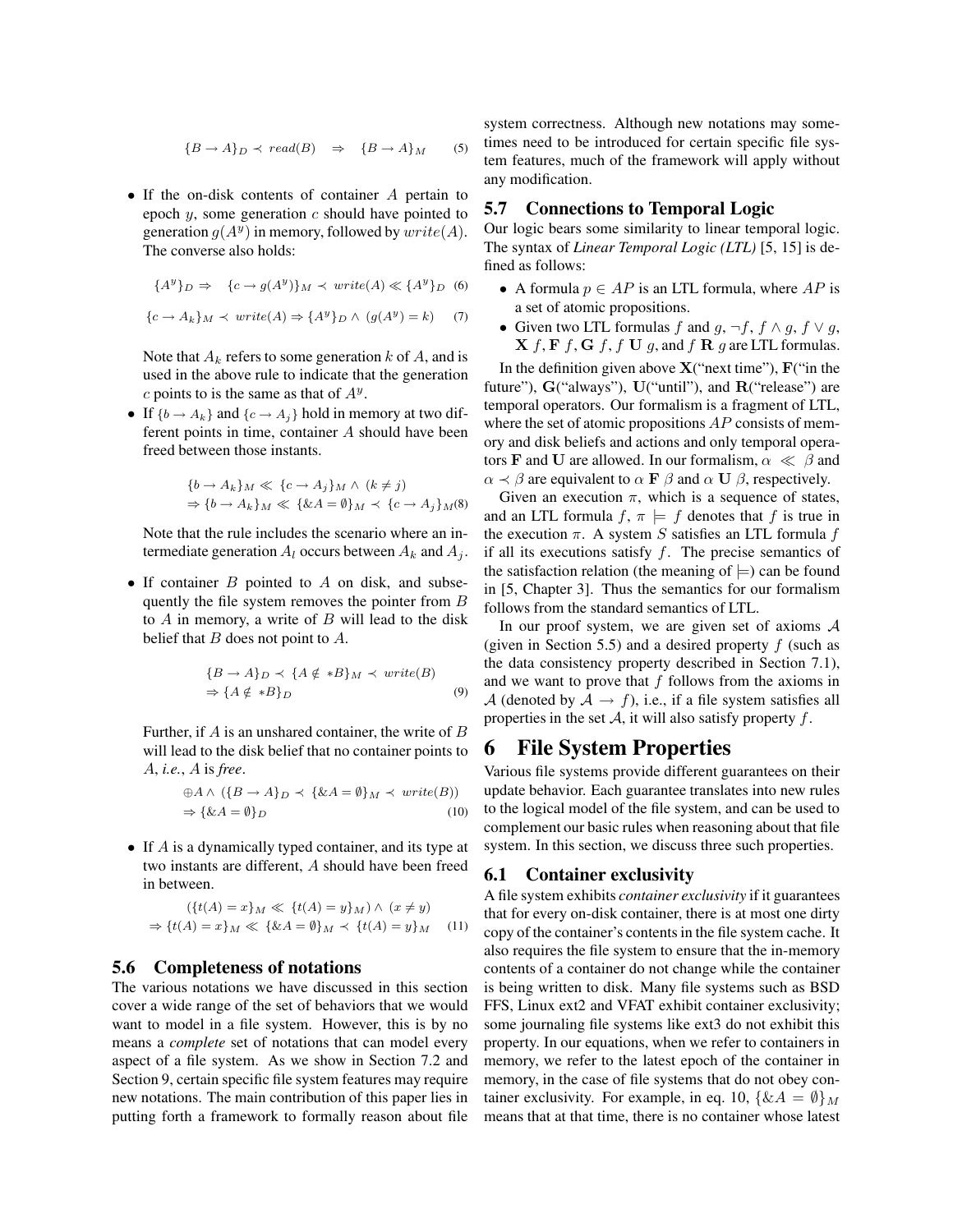epoch in memory points to A; similarly,  $write(B)$  means that the latest epoch of  $B$  at that time is being written. When referring to a specific version, we use the epoch notation. Of course, if container exclusivity holds, only one epoch of any container exists in memory.

Under container exclusivity, we have a stronger converse for eq. 3:

$$
\{B \to A\}_D \quad \Rightarrow \quad \{B \to A\}_M \prec \{B \to A\}_D \tag{12}
$$

If we assume that  $A$  is unshared, we have a stronger equation following from equation 12, because the only way the disk belief  ${B \to A}_D$  can hold is if B was written by the file system. Note that many containers in typical file systems (such as data blocks) are unshared.

$$
{B \to A}_D \Rightarrow {B \to A}_M \prec
$$
  

$$
(write(B) \ll {B \to A}_D)
$$
 (13)

### **6.2 Reuse ordering**

A file system exhibits *reuse ordering* if it ensures that before reusing a container, it commits the freed state of the container to disk. For example, if A is pointed to by generation b in memory, later freed (*i.e.*,  $\&A = \emptyset$ ), and then another generation  $c$  is made to point to  $A$ , the freed state of  $A$  (*i.e.*, the container of generation  $b$ , with its pointer removed) is written to disk before the reuse occurs.

$$
\{b \to A\}_M \prec \{\& A = \emptyset\}_M \prec \{c \to A\}_M
$$
  

$$
\Rightarrow \{\& A = \emptyset\}_M \prec write(C(b)) \ll \{c \to A\}_M
$$

Since every reuse results in such a commit of the freed state, we could extend the above rule as follows:

$$
\{b \to A\}_M \ll \{\& A = \emptyset\}_M \prec \{c \to A\}_M
$$
  
\n
$$
\Rightarrow \{\& A = \emptyset\}_M \prec \text{write}(C(b)) \ll \{c \to A\}_M \quad (14)
$$

FFS with soft updates [6] and Linux ext3 are two examples of file systems that exhibit reuse ordering.

### **6.3 Pointer ordering**

A file system exhibits *pointer ordering* if it ensures that before writing a container  $B$  to disk, the file system writes all containers that are pointed to by B.

$$
\{B \to A\}_M \prec write(B)
$$
  
\n
$$
\Rightarrow \{B \to A\}_M \prec (write(A) \ll write(B))
$$
 (15)

FFS with soft updates is an example of a file system that exhibits pointer ordering.

## **7 Modeling Existing Systems**

Having defined the basic formalism of our logic, we proceed to using the logic to model and reason about file system behaviors. In this section, we present proofs for two properties important for file system consistency. First, we discuss the *data consistency* problem in a file system. We then model a journaling file system and reason about the *non-rollback* property in a journaling file system.

### **7.1 Data consistency**

We first consider the problem of *data consistency* of the file system after a crash. By data consistency, we mean that the contents of data block containers have to be consistent with the metadata that references the data blocks. In other words, a file should not end up with data from a different file when the file system recovers after a crash. Let us assume that  $B$  is a file metadata container (i.e. contains pointers to the data blocks of the respective file), and A is a data block container. Then, if the disk belief that  $B<sup>x</sup>$  points to A holds, and the on-disk contents of A were written when k was the generation of A, then epoch  $B^x$ should have pointed (at some time in the past) exactly to the  $k^{th}$  generation of A in memory, and not a different generation. The following rule summarizes this:

$$
\{B^x \to A\}_D \land \{A^y\}_D \Rightarrow (\{B^x \to A_k\}_M \ll \{B^x \to A\}_D)
$$
  
 
$$
\land (k = g(A^y))
$$

We prove below that if the file system exhibits reuse ordering and pointer ordering, it never suffers a data consistency violation. We also show that if the file system does not obey any such ordering, data consistency could be compromised on crashes.

For simplicity, let us make a further assumption that the data containers in our file system are nonshared  $(\oplus A)$ , *i.e.*, different files do not share data block pointers. Let us also assume that the file system obeys the container exclusivity property. Many modern file systems such as ext2 and VFAT have these properties. Since under block exclusivity  $\{B^x \to A\}_D \Rightarrow \{B^x \to A\}_M \prec \{B^x \to A\}_D$  (by eq. 12), we can rewrite the above rule as follows:

$$
(\{B^x \to A_k\}_M \prec \{B^x \to A\}_D) \wedge \{A^y\}_D
$$
  
\n
$$
\Rightarrow (k = g(A^y))
$$
\n(16)

If this rule does not hold, it means that the file represented by the generation  $g(B^x)$  points to a generation k of  $A$ , but the contents of  $A$  were written when its generation was  $g(A^y)$ , clearly a case of data corruption.

To show that this rule does not always hold, we assume the negation and prove that it is reachable as a sequence of valid file system actions ( $\alpha \Rightarrow \beta \equiv \neg(\alpha \land \neg \beta)$ ).

From eq. 6, we have  $\{A^y\}_D \Rightarrow \{c \rightarrow g(A^y)\}_M \prec$  $write(A)$ . Thus, we have two event sequences implied by the LHS of eq. 16:

$$
i. \quad \{B^x \to A_k\}_M \prec \{B^x \to A\}_D
$$
  

$$
ii. \quad \{c \to g(A^y)\}_M \prec write(A)
$$

Thus, in order to prove eq. 16, we need to prove that every possible interleaving of the above two sequences, together with the clause  $(k \neq g(A^y))$  is invalid. To disprove eq. 16, we need to prove that at least one of the interleavings is valid.

Since  $(k \neq g(A^y))$ , and since  ${B^x \to A_k}_M \prec {B^x \to B^x}$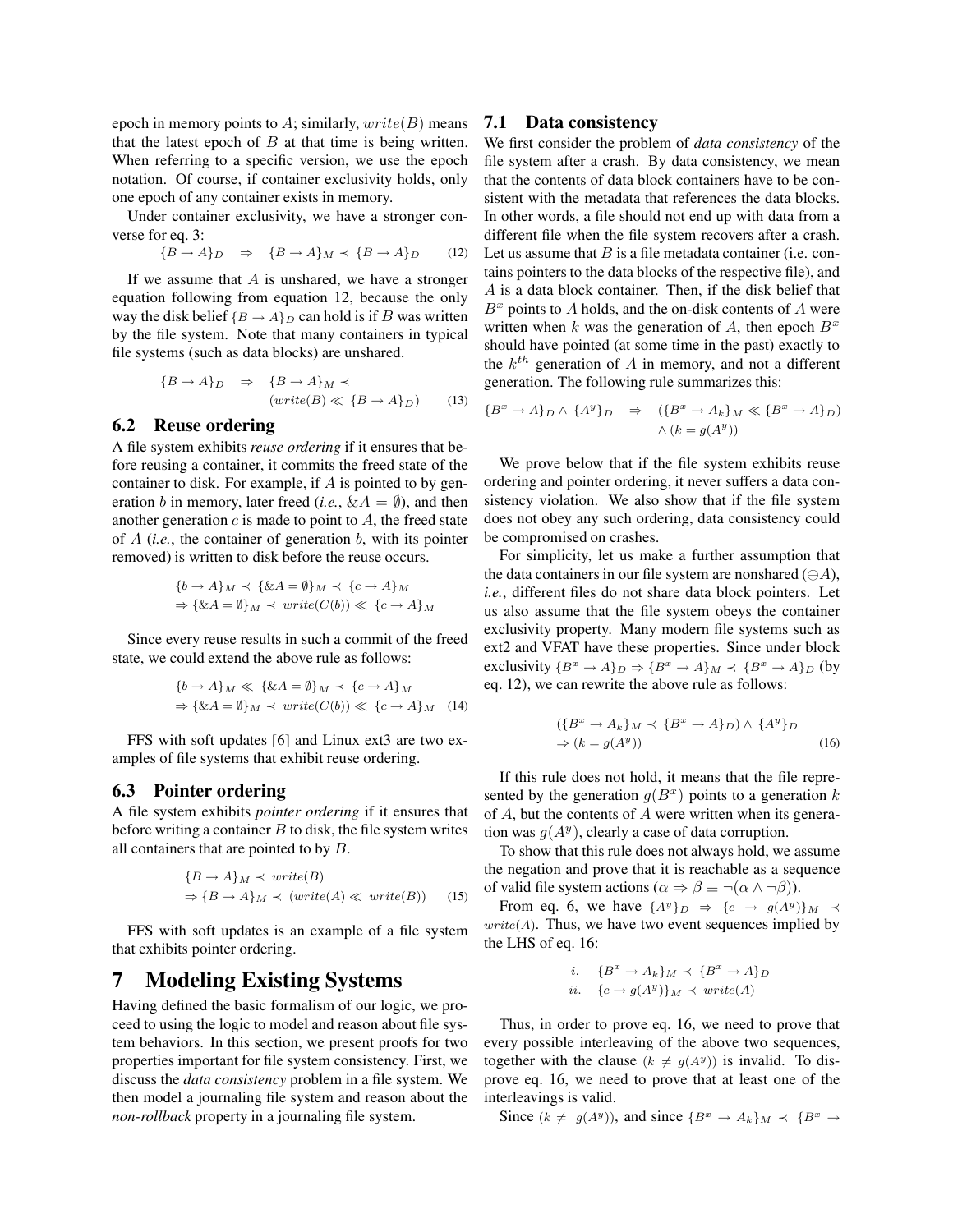$A\}_{D}$ , the event  $\{c \rightarrow g(A^y)\}_{M}$  cannot occur in between those two events, due to container exclusivity and because A is unshared. Similarly  $\{B^x \to A_k\}_M$  cannot occur between  $\{c \rightarrow g(A^y)\}\$ *M*  $\prec$  *write*(*A*). Thus, we have only two interleavings:

1.  ${B^x \to A_k}_M \prec {B^x \to A}_D \ll {c \to g(A^y)}_M \prec write(A)$ 2.  $\{c \rightarrow g(A^y)\}_M \prec write(A) \ll \{B^x \rightarrow A_k\}_M \prec \{B^x \rightarrow A\}_D$ 

### **Case 1:**

Applying eq. 2,

$$
\Rightarrow \{g(B^x) \to A_k\}_M \prec \{B^x \to A\}_D
$$
  
\$\ll \{c \to g(A^y)\}\_M \prec write(A) \land (k \neq g(A^y))\$

Applying eq. 8,

$$
\Rightarrow \{g(B^x) \to A_k\}_M \prec \{B^x \to A\}_D
$$
  

$$
\ll \{\&A = \emptyset\}_M \prec \{c \to g(A^y)\}_M \prec write(A)(17)
$$

Since step 17 is a valid sequence in file system execution, where generation  $A^k$  could be freed due to a delete of the file represented by generation  $g(B^x)$  and then a subsequent generation of the block is reallocated to the file represented by generation  $c$  in memory, we have shown that this violation could occur.

Let us now assume that our file system obeys reuse ordering, *i.e.*, equation 14. Under this additional constraint, equation 17 would imply the following:

$$
\Rightarrow \{g(B^x) \to A_k\}_M \prec \{B^x \to A\}_D \prec
$$
  

$$
\{\&A = \emptyset\}_M \prec write(B) \ll
$$
  

$$
\{c \to g(A^y)\}_M \prec write(A)
$$
  

$$
\Rightarrow \{g(B^x) \to A_k\}_M \prec \{B^x \to A\}_D \prec
$$

By eq. 10,

$$
\Rightarrow \{g(B^x) \to A_k\}_M \prec \{B^x \to A\}_D \prec
$$
  

$$
\{\&A = \emptyset\}_D \ll \{c \to g(A^y)\}_M \prec
$$
  
write(A)  

$$
\Rightarrow \{\&A = \emptyset\}_D \land \{A_c\}_D
$$
 (18)

This is however, a contradiction under the initial assumption we started off with, i.e.  $\{ \& A = B \}_D$ . Hence, under reuse ordering, we have shown that this particular scenario does not arise at all.

**Case 2:**  $\{c \rightarrow g(A^y)\}\_M \prec write(A) \ll \{B^x \rightarrow A_k\}_M \prec$  ${B^x \to A}_D \wedge (k \neq g(A^y))$ 

Again, applying eq. 2,

$$
\Rightarrow (k \neq g(A^y)) \land \{c \rightarrow g(A^y)\}_M \prec write(A) \ll
$$
  

$$
\{g(B^x) \rightarrow A_k\}_M \prec \{B^x \rightarrow A\}_D
$$

By eqn 8,

$$
\Rightarrow \{c \to g(A^y)\}_M \prec write(A) \ll \{\& A = \emptyset\}_M
$$
  

$$
\prec \{g(B^x) \to A_k\}_M \prec \{B^x \to A\}_D
$$
 (19)

Again, this is a valid file system sequence where file generation c pointed to data block generation  $g(A^y)$ , the generation  $g(A^y)$  gets deleted, and a new generation k of

container A gets assigned to file generation  $g(B^x)$ . Thus, consistency violation can also occur in this scenario.

Interestingly, when we apply eq. 14 here, we get

$$
\Rightarrow \{c \to g(A^y)\}_M \prec write(A) \ll \{\& A = \emptyset\}_M
$$
  

$$
\prec write(C(c)) \ll \{g(B^x) \to A_k\}_M
$$
  

$$
\prec \{B^x \to A\}_D
$$

However, we cannot apply eq. 10 in this case because the belief  $\{C \rightarrow A\}_D$  need not hold. Even if we did have a rule that led to the belief  $\{ \& A = \emptyset \}_D$  immediately after  $write(C(c))$ , that belief will be overwritten by  ${B^x \rightarrow A}_D$  later in the sequence. Thus, eq. 14 does not invalidate this sequence; reuse ordering thus does not guarantee data consistency in this case.

Let us now make another assumption, that the file system also obeys pointer ordering (eq. 15).

Since we assume that  $A$  is unshared, and that container exclusivity holds, we can apply eq. 13 to equation 19.

$$
\Rightarrow \{c \to g(A^y)\}_M \prec write(A) \ll \{\& A = \emptyset\}_M \prec
$$

$$
\{g(B^x) \to A_k\}_M \prec write(B) \ll \{B^x \to A\}_D \tag{20}
$$

Now applying the pointer ordering rule (eqn 15.),

$$
\Rightarrow \{c \to g(A^y)\}_M \prec write(A) \ll \{\&A = \emptyset\}_M \prec
$$
  

$$
\{g(B^x) \to A_k\}_M \prec write(A) \ll write(B)
$$
  

$$
\ll \{B^x \to A\}_D
$$

By eq. 7,

$$
\Rightarrow \{c \to A\}_M \prec write(A) \ll \{\& A = \emptyset\}_M \prec
$$
  

$$
\{A^y\}_D \ll write(B) \ll \{B^x \to A\}_D \land (k = g(A^y))
$$
  

$$
\Rightarrow \{A^y\}_D \land \{B^x \to A\}_D \land (k = g(A^y))
$$
 (21)

This is again a contradiction, since this implies that the contents of A on disk belong to the same generation  $A_k$ , while we started out with the assumption that  $g(A^y) \neq k$ .

Thus, under reuse ordering and pointer ordering, the file system never suffers a data consistency violation. If the file system does not obey any such ordering (such as ext2), data consistency could be compromised on crashes. Note that this inconsistency is fundamental, and cannot be fixed by scan-based consistency tools such as *fsck*. We also verified that this inconsistency occurs in practice; we were able to reproduce this case experimentally on an ext2 file system.

### **7.2 Modeling file system journaling**

We now extend our logic with rules that define the behav- $\le$  ior of a journaling file system. We then use the model to reason about a key property in a journaling file system.

Journaling is a technique commonly used by file systems to ensure metadata consistency. When a single file system operation spans multiple changes to metadata structures, the file system groups those changes into a *transaction* and guarantees that the transaction commits atomically, thus preserving consistency. To provide atomicity, the file system first writes the changes to a *write-*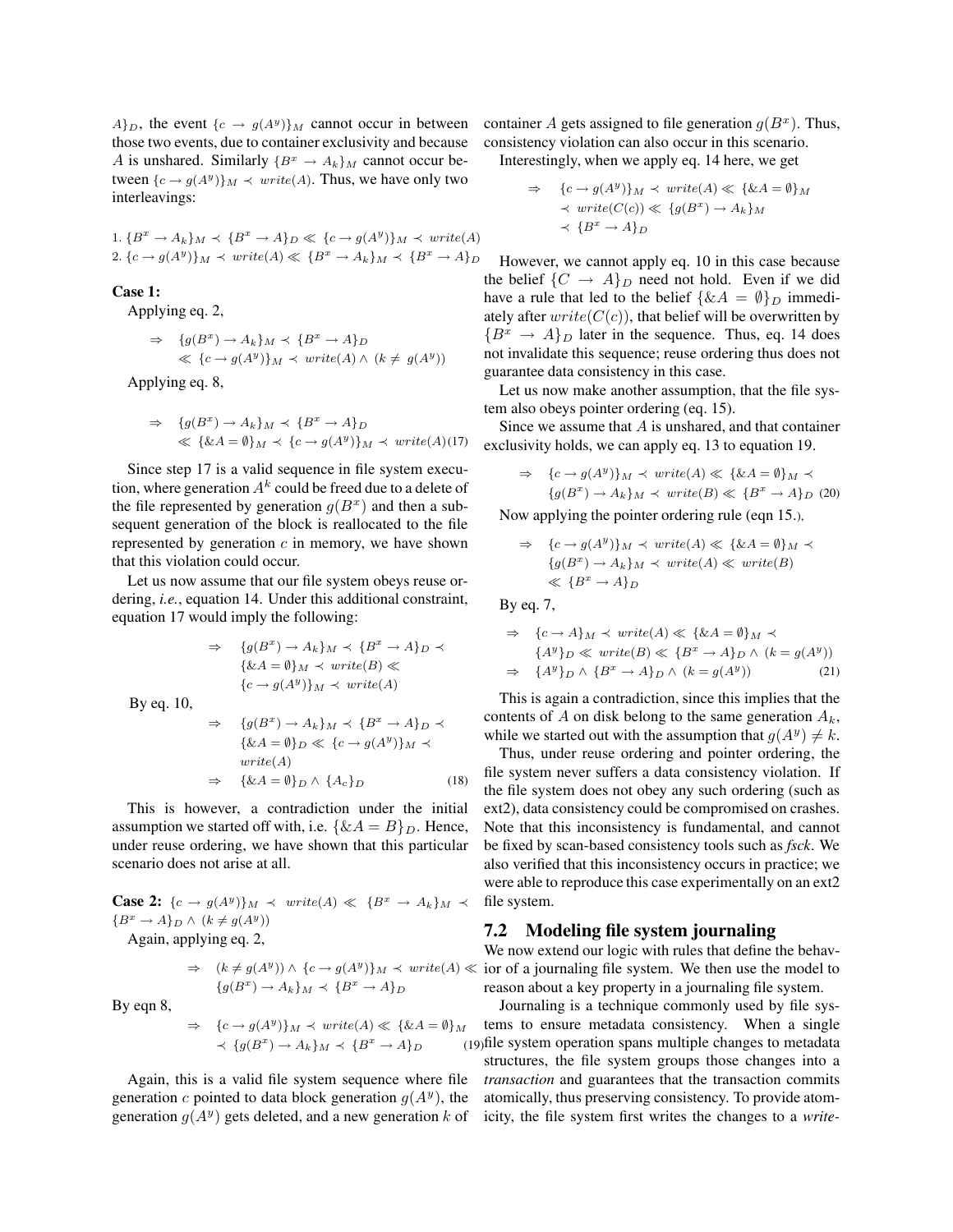*ahead log (WAL)*, and propagates the changes to the actual on-disk location only after the transaction is *committed* to the log. A transaction is committed when all changes are logged, and a special "commit" record is written to log indicating completion of the transaction. When the file system recovers after a crash, a checkpointing process *replays* all changes that belong to committed transactions.

To model journaling, we consider a logical "transaction" object that determines the set of *log record* containers that belong to that transaction, and thus logically contains pointers to the log copies of all containers modified in that transaction. We denote the log copy of a journaled container by the  $\hat{ }$  symbol on top of the container name;  $A<sup>x</sup>$  is thus a container in the *log*, *i.e.*, *journal* of the file system (note that we assume *physical logging*, such as the block-level logging in ext3). The physical realization of the transaction object is the "commit" record, since it logically points to all containers that changed in that transaction. For the WAL property to hold, the commit container should be written only after the log copy of all modified containers that the transaction points to are written.

If  $T$  is the commit container, the WAL property leads to the following two rules:

$$
\{T \to \hat{A}^x\}_M \prec write(T) \Rightarrow \{T \to \hat{A}^x\}_M \prec (write(\hat{A}^x)
$$
  

$$
\ll write(T)) \qquad (22)
$$
  

$$
\{T \to \hat{A}^x\}_M \prec write(A^x) \Rightarrow \{T \to \hat{A}^x\}_M \prec (write(T)
$$
  

$$
\ll write(A^x) \qquad (23)
$$

The first rule states that the transaction is not committed (*i.e.*, commit record not written) until all containers belonging to the transaction are written to disk. The second rule states that the on-disk home copy of a container is written only after the transaction in which the container was modified, is committed to disk. Note that unlike the normal pointers considered so far that point to containers or generations, the pointers from container  $T$  in the above two rules point to *epochs*. These *epoch pointers* are used because a commit record is associated with a specific epoch (*e.g.*, snapshot) of the container.

The replay or checkpointing process can be depicted by the following two rules.

$$
\{T \to \hat{A}^x\}_D \land \{T\}_D \Rightarrow write(A^x) \ll \{A^x\}_D \tag{24}
$$

$$
\{T_1 \to \hat{A}^x\}_D \land \{T_2 \to \hat{A}^y\}_D \land (\{T_1\}_D \ll \{T_2\}_D)
$$
  

$$
\Rightarrow write(A^y) \ll \{A^y\}_D \tag{25}
$$

The first rule says that if a container is part of a transaction and the transaction is committed on disk, the on-disk copy of the container is updated with the logged copy pertaining to that transaction. The second rule says that if the same container is part of multiple committed transactions, the on-disk copy of the container is updated with the copy pertaining to the last of those transactions.

The following belief transitions hold:

$$
(\{T \to \hat{B}^x\}_M \land \{B^x \to A\}_M) \prec write(T)
$$

$$
\Rightarrow \{B^x \to A\}_D \tag{26}
$$

$$
\{T \to \hat{A}^x\}_M \prec \text{write}(T) \Rightarrow \{A^x\}_D \tag{27}
$$

Rule 26 states that if  $B^x$  points to A and  $\hat{B^x}$  belongs to transaction  $T$ , the commit of  $T$  leads to the disk belief  ${B^x \to A}_D$ . Rule 27 says that the disk belief  ${A^x}_D$ holds immediately on commit of the transaction which  $A<sup>x</sup>$ is part of; creation of the belief does not require the checkpoint write to happen. As described in §5.1, a disk belief pertainsto the belief the file system would reach, if it were to start from the current disk state.

In certain journaling file systems, it is possible that only containers of certain types are journaled; updates to other containers directly go to disk, without going through the transaction machinery. In our proofs, we will consider the cases of both complete journaling (where all containers are journaled) and selective journaling (only containers of a certain type). In the selective case, we also address the possibility of a container changing its type from a journaled type to a non-journaled type and vice versa. For a container  $B$  that belongs to a journaling type, we have the following converse of equation 26:

$$
\{B^x \to A\}_D \Rightarrow (\{T \to \hat{B}^x\}_M \wedge \{B^x \to A\}_M)
$$
  
 
$$
\prec \text{write}(T) \ll \{B^x \to A\}_D \qquad (28)
$$

We can show that in complete journaling, data inconsistency never occurs; we omit this due to space constraints.

#### **7.2.1 The non-rollback property**

We now introduce a new property called *non-rollback* that is pertinent to file system consistency. We first formally define the property and then reason about the conditions required for it to hold in a journaling file system.

The non-rollback property states that the contents of a container on disk are never overwritten by *older* contents from a previous epoch. This property can be expressed as:

$$
\{A^x\}_D \ll \{A^y\}_D \quad \Rightarrow \quad \{A^x\}_M \ll \{A^y\}_M \tag{29}
$$

The above rule states that if the on-disk contents of A move from epoch  $x$  to  $y$ , it should logically imply that epoch x occurred before epoch  $y$  in memory as well. The non-rollback property is crucial in journaling file systems; absence of the property could lead to data corruption.

In the proof below, we logically derive the corner cases that need to be handled for this property to hold, and show that *journal revoke records* effectively ensure this.

If the disk believes in the  $x^{th}$  epoch of A, there are only two possibilities. If the type of  $A<sup>x</sup>$  was a journaled type,  $A<sup>x</sup>$  should have belonged to a transaction and the disk must have observed the commit record for the transaction; as indicated in eq 27, the belief of  $\{A^x\}_D$  occurs immediately after the commit. However, at a later point the actual contents of  $A^x$  will be written by the file system as part of its checkpoint propagation to the actual on-disk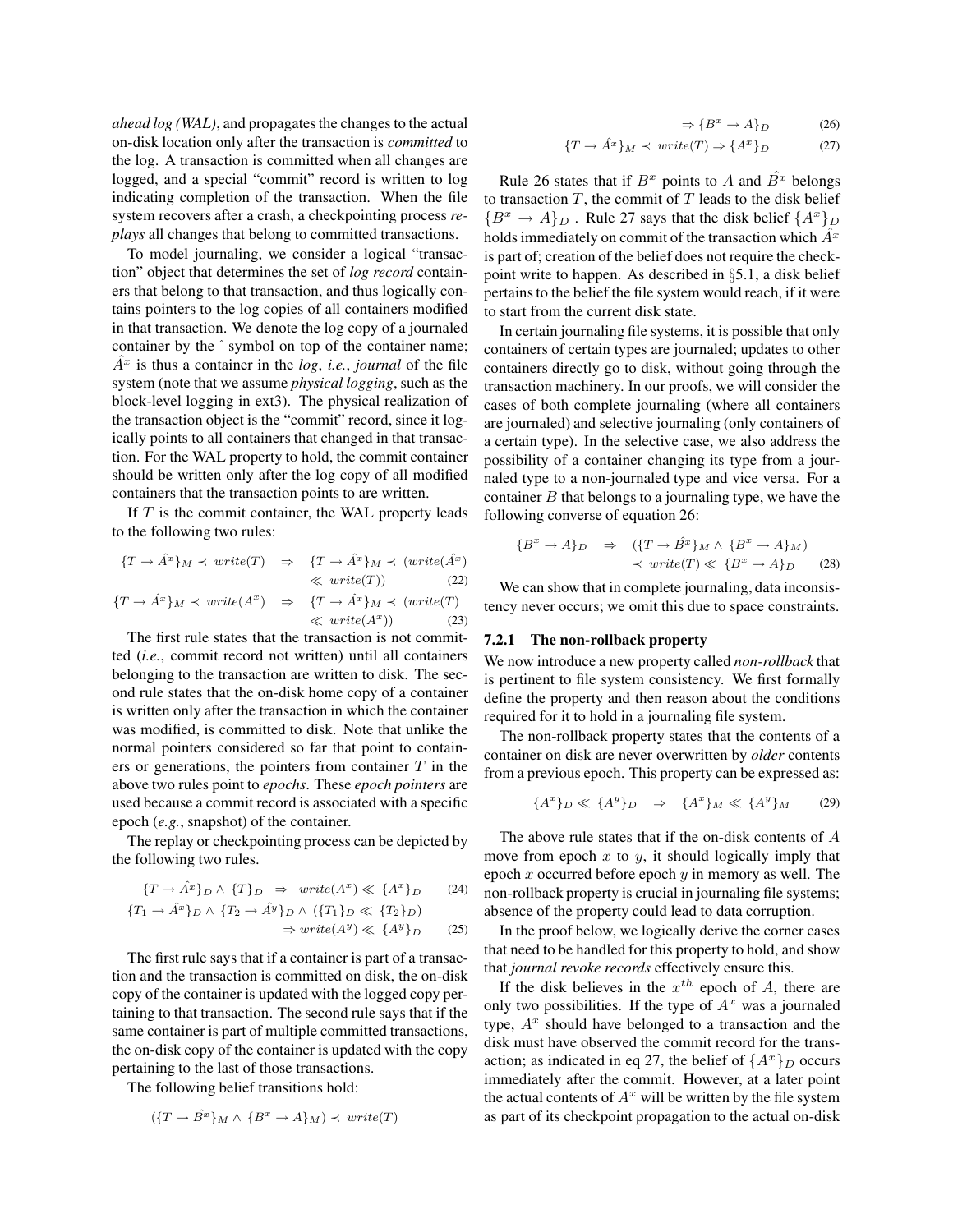location, thus re-establishing belief  $\{A^x\}_D$ . If J is the set of all journaled types,

$$
\{A^x\}_D \land \{t(A^x) \in J\}_M \Rightarrow (\{A^x\}_M \land \{T \to \hat{A}^x\}_M)
$$
  

$$
\prec \text{write}(T) \ll \{A^x\}_D
$$
  

$$
\ll \text{write}(A^x) \ll \{A^x\}_D
$$
 (30)

The second possibility is that  $A^x$  is of a type that is not journaled. In this case, the only way the disk could have learnt of it is by a prior commit of  $A^x$ .

$$
\{A^x\}_D \land \{t(A^x) \notin J\}_M \Rightarrow \{A^x\}_M \prec write(A^x)
$$
  

$$
\ll \{A^x\}_D \tag{31}
$$

## $A^x$  and  $A^y$  are journaled:

Let us first assume that both  $A^x$  and  $A^y$  belong to a journaled type. To prove the non-rollback property, we consider the LHS of eq. 29:  $\{A^x\}_D \ll \{A^y\}_D$ ; since both  $A^x$  and  $A^y$  are journaled, we have the following two sequence of events that led to the two beliefs (by eq. 30):

$$
(\{A^x\}_M \land \{T_1 \to \hat{A}^x\}_M) \prec write(T_1) \ll \{A^x\}_D
$$
  

$$
\ll write(A^x) \ll \{A^x\}_D
$$
  

$$
(\{A^y\}_M \land \{T_2 \to \hat{A}^y\}_M) \prec write(T_2) \ll \{A^y\}_D
$$
  

$$
\ll write(A^y) \ll \{A^y\}_D
$$

Omitting the write actions in the above sequences for simplicity, we have the following sequences of events:

$$
i. \quad \{A^x\}_M \ll \{A^x\}_D \ll \{A^x\}_D
$$
  

$$
ii. \quad \{A^y\}_M \ll \{A^y\}_D \ll \{A^y\}_D
$$

Note that in each sequence, there are two instances of the *same* disk belief being created: the first instance is created when the corresponding transaction is committed, and the second instance when the checkpoint propagation happens at a later time. In snapshot-based coarse-grained journaling systems (such as ext3), transactions are always committed in order. Thus, if epoch  $A<sup>x</sup>$  occurred before  $A^y$ ,  $T_1$  will be committed before  $T_2$  (*i.e.*, the first instance of  $\{A^x\}_D$  will occur before the first instance of  $\{A^y\}_D$ ). Another property true of such journaling is that the checkpointing is in-order as well; if there are two committed transactions with different copies of the same data, only the version pertaining to the later transaction is propagated during the checkpoint.

Thus, the above two sequences of events lead to only two interleavings, depending on whether epoch  $x$  occurs before epoch  $y$  or vice versa. Once the ordering between epoch  $x$  and  $y$  is fixed, the rest of the events are constrained to a single sequence:

Interleaving 1:

$$
(\{A^x\}_M \ll \{A^y\}_M) \land (\{A^x\}_D \ll \{A^y\}_D \ll \{A^y\}_D)
$$
  
\n
$$
\Rightarrow \{A^x\}_M \ll \{A^y\}_M
$$

Interleaving 2:

$$
\Rightarrow (\lbrace A^y \rbrace_M \ll \lbrace A^x \rbrace_M) \land (\lbrace A^y \rbrace_D \ll \lbrace A^x \rbrace_D \ll \lbrace A^x \rbrace_D)
$$
  

$$
\Rightarrow \lbrace A^y \rbrace_D \ll \lbrace A^x \rbrace_D
$$

Thus, the second interleaving results in a contradiction from our initial statement we started with  $(i.e., \{A^x\}_D \ll$  ${A<sup>y</sup>}<sub>D</sub>$ ). Therefore the first interleaving is the only legal way the two sequences of events could be combined. Since the first interleaving implies that  ${A^x}_M \ll {A^y}_M$ , we have proved that if the two epochs are journaled, the non-rollback property holds.

## $A^y$  is journaled, but  $A^x$  is not:

We now consider the case where the type of  $A$  changes between epochs x and y, such that  $A<sup>y</sup>$  belongs to a journaled type and  $A^x$  does not.

We again start with the statement  $\{A^x\}_D \ll \{A^y\}_D$ . From equations 30 and 31, we have the following two sequences of events:

$$
i. \quad (\lbrace A^y \rbrace_M \land \lbrace T \to \hat{A}^y \rbrace_M) \prec write(T)
$$
  

$$
\ll \lbrace A^y \rbrace_D \ll write(A^y) \ll \lbrace A^y \rbrace_D
$$
  

$$
ii. \quad \lbrace A^x \rbrace_M \prec write(A^x) \ll \lbrace A^x \rbrace_D
$$

Omitting the write actions for the sake of readability, the sequences become:

i. 
$$
\{A^y\}_M \ll \{A^y\}_D \ll \{A^y\}_D
$$
  
ii.  $\{A^x\}_M \ll \{A^x\}_D$ 

To prove the non-rollback property, we need to show that every possible interleaving of the above two sequences where  $\{A^y\}_M \ll \{A^x\}_M$  results in a contradiction, *i.e.*, cannot co-exist with  $\{A^x\}_D \ll \{A^y\}_D$ .

The interleavings where  $\{A^y\}_M \ll \{A^x\}_M$  are:

| 1. $\{A^y\}_M \ll \{A^x\}_M \ll \{A^x\}_D \ll \{A^y\}_D \ll \{A^y\}_D$ |
|------------------------------------------------------------------------|
| 2. $\{A^y\}_M \ll \{A^y\}_D \ll \{A^x\}_M \ll \{A^x\}_D \ll \{A^y\}_D$ |
| 3. $\{A^y\}_M \ll \{A^y\}_D \ll \{A^y\}_D \ll \{A^x\}_M \ll \{A^x\}_D$ |
| 4. $\{A^y\}_M \ll \{A^x\}_M \ll \{A^y\}_D \ll \{A^x\}_D \ll \{A^y\}_D$ |
| 5. $\{A^y\}_M \ll \{A^x\}_M \ll \{A^y\}_D \ll \{A^y\}_D \ll \{A^x\}_D$ |
| 6. $\{A^y\}_M \ll \{A^y\}_D \ll \{A^x\}_M \ll \{A^y\}_D \ll \{A^x\}_D$ |

Scenarios 3, 5, and 6 imply  $\{A^y\}_D \ll \{A^x\}_D$  and are therefore invalid interleavings. Scenarios 1, 2, and 4 are valid interleavings that do not contradict our initial assumption of disk beliefs, but at the same time, imply  $\{A^y\}_M \ll \{A^x\}_M$ ; these scenarios thus violate the non-rollback property. Therefore, under dynamic typing, the above journaling mechanism does not guarantee nonrollback. Due to this violation, file contents can be corrupted by stale metadata generations.

 $\{b_D\}$  vent this, we need to impose that the checkpoint propaga-Scenario 2 and 4 occur because the checkpoint propagation of earlier epoch  $A<sup>y</sup>$  which was journaled, occurs *after* A was overwritten as a non-journaled epoch. To pretion of a container in the context of transaction T does not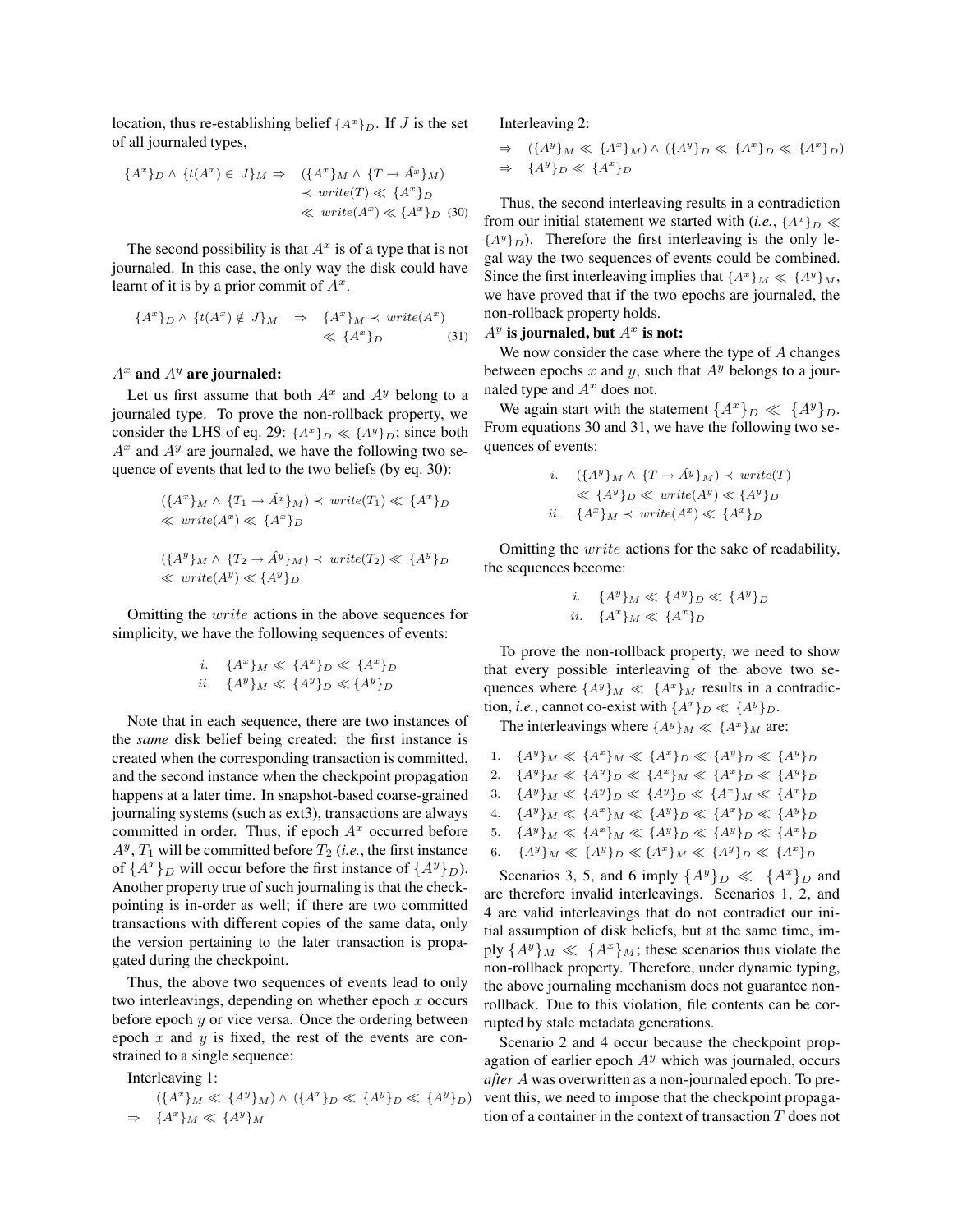happen if the on-disk contents of that container were updated *after* the commit of T. The *journal revoke records* in ext3 precisely guarantee this; if a revoke record is encountered during log replay (during a pre-scan of the log), the corresponding block is not propagated to the actual disk location.

Scenario 1 happens because a later epoch of A is committed to disk before the transaction which modified an earlier epoch is committed. To prevent this, we need a form of *reuse ordering*, which imposes that before a container changes type (i.e. is reused in memory), the transaction that freed the previous generation be committed. Since transactions commit in order, and the freeing transaction should occur *after* transaction  $T$  which used  $A<sup>y</sup>$  in the above example, we have the following guarantee:

$$
{t(A^y) \in J}_M \wedge {t(A^x) \notin J}_M \wedge ({A^y})_M \ll {A^x}_M)
$$
  

$$
\Rightarrow {A^y}_M \prec write(T) \ll {A^x}_M
$$

With this rule, Scenario 1 becomes the same as 2 and 4 and is handled by the revoke record solution. Thus, under these two properties, the non-rollback property holds.

## **8 Redundant Synchrony in Ext3**

We examine a performance problem with the ext3 file system where the transaction commit procedure artificially limits parallelism due to a redundant synchrony in its disk writes [16]. The *ordered mode* of ext3 guarantees that a newly created file will never point to stale data blocks after a crash. Ext3 ensures this guarantee by the following ordering in its commit procedure: when a transaction is committed, ext3 first writes to disk the data blocks allocated in that transaction, waits for those writes to complete, then writes the journal blocks to disk, waits for those to complete, and then writes the commit block. If I is an inode container,  $F$  is a file data block container, and  $T$  is the transaction commit container, the commit procedure of ext3 can be expressed by the following equation:

$$
(\{I^x \to F_k\}_M \land \{T \to \hat{I}^x\}_M) \prec write(T)
$$
  
\n
$$
\Rightarrow (\{I^x \to F_k\}_M \land \{T \to \hat{I}^x\}_M)
$$
  
\n
$$
\prec write(F) \ll write(\hat{I}^x) \ll write(T) \qquad (32)
$$

To examine if this is a necessary condition to ensure the no-stale-data guarantee, we first formally depict the guarantee that the ext3 ordered mode seeks to provide, in the following equation:

$$
\{I^x \to F_k\}_M \ll \{I^x \to F\}_D \Rightarrow \{F_y\}_D \ll \{I^x \to F\}_D
$$
  
 
$$
\wedge \left(g(F^y) = k\right) \tag{33}
$$

The above equation states that if the disk acquires the belief that  $\{I^x \to F\}$ , then the contents of the data container F on disk should *already* pertain to the generation of  $F$  that  $I^x$  pointed to in memory. Note that because ext3 obeys reuse ordering, the ordered mode guarantee only

needs to cater to the case of a *free* data block container being allocated to a new file.

We now prove equation 33, examining the conditions that need to hold for this equation to be true. We consider the LHS of the equation:

$$
\{I^x \to F_k\}_M \ll \{I^x \to F\}_D
$$

Applying equation 28 to the above, we get

$$
\Rightarrow (\{I^x \to F_k\}_M \land \{T \to \hat{I}^x\}_M) \prec
$$
  
write(T)  $\ll \{I^x \to F\}_D$ 

Applying equation 32, we get

$$
\Rightarrow (\{I^x \to F_k\}_M \land \{T \to \hat{I}^x\}_M) \prec
$$
  
\n
$$
write(F) \ll write(\hat{I}^x) \ll
$$
  
\n
$$
write(T) \ll \{I^x \to F\}_D
$$
 (34)

By equation 7,

$$
\Rightarrow (\lbrace I^x \to F_k \rbrace_M \land \lbrace T \to I^x \rbrace_M) \prec
$$
  

$$
\lbrace F^y \rbrace_D \ll write(\hat{I}^x) \ll
$$
  

$$
write(T) \ll \lbrace I^x \to F \rbrace_D \land (g(F^y) = k)
$$
  

$$
\Rightarrow \lbrace F^y \rbrace_D \ll \lbrace I^x \to F \rbrace_D \land (g(F^y) = k)
$$

Thus, the current ext3 commit procedure (equation 32) guarantees the no-stale-data property. However, to see if all the waits in the above procedure are required, let us reorder the two actions  $write(F)$  and  $write(\hat{I}^x)$  in eq. 34:

$$
\Rightarrow (\{I^x \to F_k\}_M \land \{T \to I^x\}_M) \prec
$$
  
\n
$$
write(\hat{I}^x) \ll write(F) \ll
$$
  
\n
$$
write(T) \ll \{I^x \to F\}_D
$$

Once again, applying equation 7,

$$
\Rightarrow \{F^y\}_D \ll \{I^x \to F\}_D \land (g(F^y) = k)
$$

Thus, we can see that the ordering between the actions  $write(F)$  and  $write(\hat{I}^x)$  is inconsequential to the guarantee that ext3 ordered mode attempts to provide. We can hence conclude that the wait that ext3 employs after the write to data blocks is redundant, and unnecessarily limits parallelism between data and journal writes. This can have especially severe performance implications in settings where the log is stored on a separate disk, as illustrated in previous work [16].

We believe that this specific example points to a general problem with file system design. When developers do not have rigorous frameworks to reason about correctness, they tend to be *conservative*. Such conservatism often translates into unexploited opportunities for performance optimization. A systematic framework enables aggressive optimizations while ensuring correctness.

## **9 Support for Consistent Undelete**

In this section, we demonstrate that our logic enables one to quickly formulate and prove properties about new file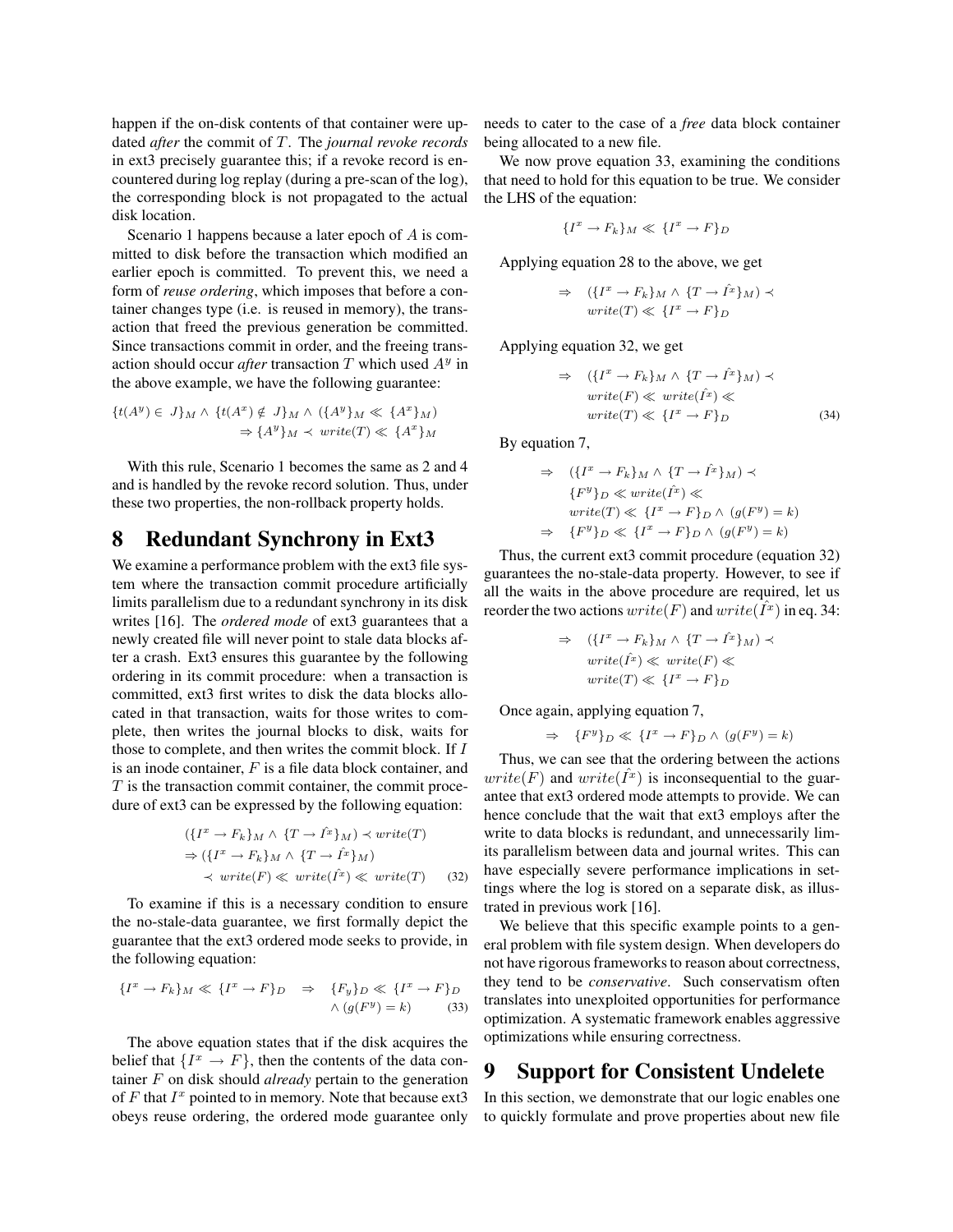system features and mechanisms. We explore a functionality that is traditionally not considered a part of core file system design: the ability to *undelete* deleted files with certain consistency guarantees. The ability to recover deleted files is useful, as demonstrated by the large number of tools available for the purpose [17, 19]. Such tools try to rebuild deleted files by scavenging through on-disk metadata; this is possible to an extent because file systems do not normally zero out freed metadata containers (they are simply marked free). For example, in a UNIX file system, the block pointers in a deleted inode would indicate the blocks that used to belong to that deleted file.

However, none of the existing tools for undelete can guarantee *consistency* (*i.e.*, assert that the recovered contents are valid). While undelete is fundamentally only best-effort (files cannot be recovered if the blocks were subsequently reused in another file), the user needs to know how trustworthy the recovered contents are. We demonstrate using our logic that with existing file systems, such *consistent* undelete is impossible. We then provide a simple solution, and prove that the solution guarantees consistent undelete. Finally, we present an implementation of the solution in ext3.

#### **9.1 Undelete in existing systems**

To model undelete, the logic needs to express pointers from containers holding a *dead* generation. We introduce the  $\sim$  notation to indicate such a pointer, which we call a *dead pointer*. We also define a new operator  $\&$  on a container that denotes the set of all dead *and* live entities pointing to the container. Let  $undel(B)$  be the undelete action on container  $B$ . The undelete process can be summarized by the following equation:

$$
undel(B) \land \{B^x \sim A\}_D \land \{\tilde{\&}A = \{B\}\}_D
$$
  

$$
\Leftrightarrow \{B^x \sim A\}_D \prec \{B^y \to A\}_D \land (g(B^x) = g(B^y))
$$
(35)

In other words, if the dead (free) container  $B<sup>x</sup>$  points to A on disk, and is the only container (alive or dead) pointing to A, the undelete makes the generation  $g(B^x)$ live again, and makes it point to A.

The guarantee we want to hold for consistency is that if a dead pointer from  $B<sup>x</sup>$  to A is brought alive, the ondisk contents of A at the time the pointer is brought alive must correspond to the same generation that epoch  $B<sup>x</sup>$ originally pointed to in memory (similar to the data consistency formulation in §7.1):

$$
{B^x \to A_k}_M \ll {B^x \sim A}_D \prec {B^y \to A}_D
$$
  

$$
\land (g(B^x) = g(B^y))
$$
  

$$
\Rightarrow {B^x \sim A}_D \land {A^z}_D \land (g(A^z) = k)
$$

Note that the clause  $g(B^x) = g(B^y)$  is required in the LHS to cover only the case where the *same* generation is brought to life, which would be true only for undelete.

To show that the above guarantee does not hold necessarily, we consider the negation of the RHS, *i.e.*,  $\{A^z\}_D \wedge$  $(g(A^z) \neq k)$ , and show that this condition can co-exist with the conditions required for undelete as described in equation 35. In other words, we show that  $undel(B) \wedge$  ${B^x \leadsto A}_D \wedge {\tilde{\&}A = {B}_D \wedge {A^z}_D \wedge (g(A^z) \neq k)$  can arise from valid file system execution.

We utilize the following implications for the proof:

$$
\{B^x \leadsto A\}_D \quad \Leftrightarrow \quad \{B^x \rightarrow A_k\}_M \prec \{\& A = \emptyset\}_M \prec \text{write}(B)
$$
\n
$$
\{A^z\}_D \quad \Rightarrow \quad \{c \rightarrow g(A^z)\}_M \prec \text{write}(A) \text{ (eq. 6)}
$$

Let us consider one possible interleaving of the above two event sequences:

$$
\{c \to g(A^z)\}_M \prec write(A) \ll \{B^x \to A_k\}_M \prec
$$
  

$$
\{\&A = \emptyset\}_M \prec write(B)
$$

This is a valid file system sequence where a file represented by generation c points to  $g(A^z)$ ,  $A^z$  is written to disk, then block  $A$  is freed from  $c$  thus killing the generation  $g(A^z)$ , and a new generation  $A_k$  of A is then allocated to the generation  $g(B^x)$ . Now, when  $g(B^x)$  is deleted, and  $B$  is written to disk, the disk has both beliefs  ${B^x \sim A}_D$  and  ${A^z}_D$ . Further, if the initial state of the disk was  $\{\tilde{\&}A = \emptyset\}_D$ , the above sequence would also simultaneously lead to the disk belief  $\{\tilde{\&}A = \{B\}\}_D$ . Thus we have shown that the conditions  ${B^x \rightsquigarrow A}_D \wedge {\tilde{\&}} A =$  ${B}$ <sub>D</sub>  $\wedge$  { $A^z$ }<sub>D</sub>  $\wedge$  ( $k \neq g(A^z)$ ) can hold simultaneously. An undelete of  $B$  at this point would lead to violation of the consistency guarantee, because it would associate a stale generation of A with the undeleted file  $g(B^x)$ . It can be shown that neither reuse ordering nor pointer ordering would guarantee consistency in this case.

### **9.2 Undelete with generation pointers**

We now propose the notion of *generation pointers* and show that with such pointers, consistent undelete is guaranteed. So far, we have assumed that *pointers* on disk point to *containers* (as discussed in Section 4). If instead, each pointer pointed to a specific *generation*, it leads to a different set of file system properties. To implement such "generation pointers", each on-disk container contains a generation number that gets incremented every time the container is reused. In addition, every on-disk pointer will embed this generation number in addition to the container name. With generation pointers, the on-disk contents of a container will implicitly indicate its generation. Thus,  ${B_k}_D$  is a valid belief; it means that the disk knows the contents of  $B$  belong to generation  $k$ .

Under generation pointers, the criterion for doing undelete (eq. 35) becomes:

$$
undel(B) \wedge \{B^x \sim A_k\}_D \wedge \{A_k\}_D
$$
  

$$
\Leftrightarrow \{B^x \sim A_k\}_D \prec \{B^y \to A_k\}_D
$$
 (36)

Let us introduce an additional constraint  $\{A^z\}_D \wedge (k \neq$  $g(A^z)$ ) into the left hand side of the above equation (as we did in the previous subsection):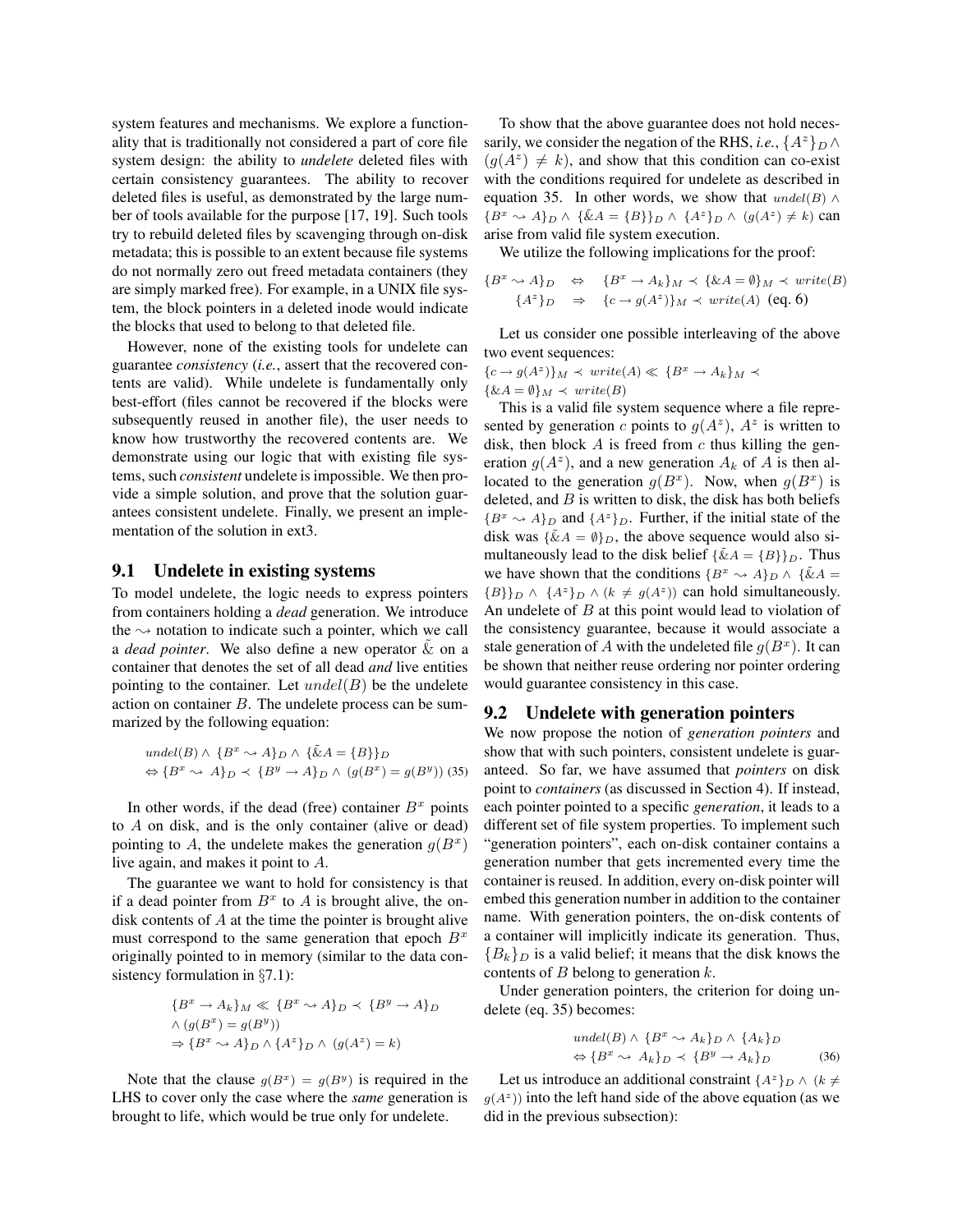$$
\{B^x \leadsto A_k\}_D \land \{A_k\}_D \land \{A^z\}_D \land (k \neq g(A^z))(37)
$$

Since  $k \neq g(A^z)$ , let us denote  $g(A^z)$  as h. Since every on-disk container holds the generation number too, we have  $\{A_h\}_D$ . Thus, the above equation becomes:

$$
\{B^x \leadsto A_k\}_D \land \{A_k\}_D \land \{A_h\}_D \land (k \neq h)
$$

This is clearly a contradiction, since it means the ondisk container  $A$  has the two different generations  $k$  and h simultaneously. Thus, it follows that an undelete would not occur in this scenario (or alternatively, this would be flagged as inconsistent). Thus, all undeletes occurring under generation pointers are consistent.

#### **9.3 Implementation of undelete in ext3**

Following on the proof for consistent undelete, we implemented the generation pointer mechanism in Linux ext3. Each block has a generation number that gets incremented every time the block is reused. Although the generation numbers are maintained in a separate set of blocks, ensuring atomic commit of the generation number and the block data is straightforward in the data journaling mode of ext3, where we simply add the generation update to the create transaction. The block pointersin the inode are also extended with the generation number of the block. We implemented a tool for undelete that scans over the on-disk structures, restoring all files that can be undeleted *consistently*. Specifically, a file is restored if the generation information in all its metadata block pointers match with the corresponding block generation of the data blocks.

We ran a simple microbenchmark creating and deleting various directories from the linux kernel source tree, and observed that out of roughly 12,200 deleted files, 2970 files (roughly 25%) were detected to be inconsistent and not undeletable, while the remaining files were successfully undeleted. This illustrates that the scenario proved in Section 9.1 actually occurs in practice; an undelete tool without generation information would wrongly restore these files with corrupt or misleading data.

## **10 Application to Semantic Disks**

An interesting application of a logic framework for file systems is that it enables reasoning about a recently proposed class of storage systems called "semanticallysmart" disk systems (SDS). An SDS exploits file system information within the storage system, to provide better functionality [20]. However, as admitted by the authors [21], reasoning about the correctness of knowledge tracked in a semantic disk is quite hard. Our formalism of memory and disk beliefs fits the SDS model, since the extra file system state tracked by an SDS is essentially a disk belief. In this section, we first use our logic to explore the feasibility of tracking block type within a semantic disk.

We then show that the usage of generation pointers by the file system simplifies information tracking within an SDS.

### **10.1 Block typing**

An important piece of information required within a semantic disk is the *type* of a disk container [21]. While identifying the type of statically-typed containers is straightforward, dynamically typed containers are hard to deal with. The type of a dynamically typed container is determined by the contents of a *parent* container; for example, an indirect pointer block can be identified only by observing a parent inode that has this block in its indirect pointer field. Thus, tracking dynamically typed containers requires correlating type information from a typedetermining parent, and then using the information to interpret the contents of the dynamic container.

For accurate type detection in an SDS, we want the following guarantee to hold:

$$
\{t(A^x) = k\}_D \quad \Rightarrow \quad \{t(A^x) = k\}_M \tag{38}
$$

In other words, if the disk interprets the contents of an epoch  $A^x$  to be belonging to type k, those contents should have belonged to type  $k$  in memory as well. This guarantees, for example, that the disk would not wrongly interpret the contents of a normal data block container as an indirect block container. Note however that the equation does not impose any guarantee on *when* the disk identifies the type of a container; it only states that whenever it does, the association of type with the contents is correct.

To prove this, we first state an algorithm of how the disk arrives at a belief about a certain type [21]. An SDS snoops on metadata traffic, looking for type-determining containers such as inodes. When such a container is written, it observes the pointers within the container and concludes on the type of each of the pointers. Let us assume that one such pointer of type  $k$  points to container  $A$ . The disk then examines if container A was written since the last time it was freed. If yes, it interprets the current contents of A as belonging to type k. If not, when A is written at a later time, the contents are associated with type  $k$ . We have the following equation:

$$
\{t(A^{x}) = k\}_{D} \Rightarrow \{B^{y} \rightarrow A\}_{D} \wedge (f(B^{y}, A) = k)
$$

$$
\wedge \{A^{x}\}_{D}
$$
(39)

In other words, to interpret  $A^x$  as belonging to type  $k$ , the disk must believe that some container  $B$  points to  $A$ , and the current on-disk epoch of  $B(i.e., B<sup>y</sup>)$  must indicate that A is of type k; the function  $f(B^y, A)$  abstracts this indication. Further, the disk must contain the contents of epoch  $A^x$  in order to associate the contents with type k.

Let us explore the logical events that should have led to each of the components on the right side of equation 39. Applying eq. 12,

$$
\{B^y \to A\}_D \wedge (f(B^y, A) = k)
$$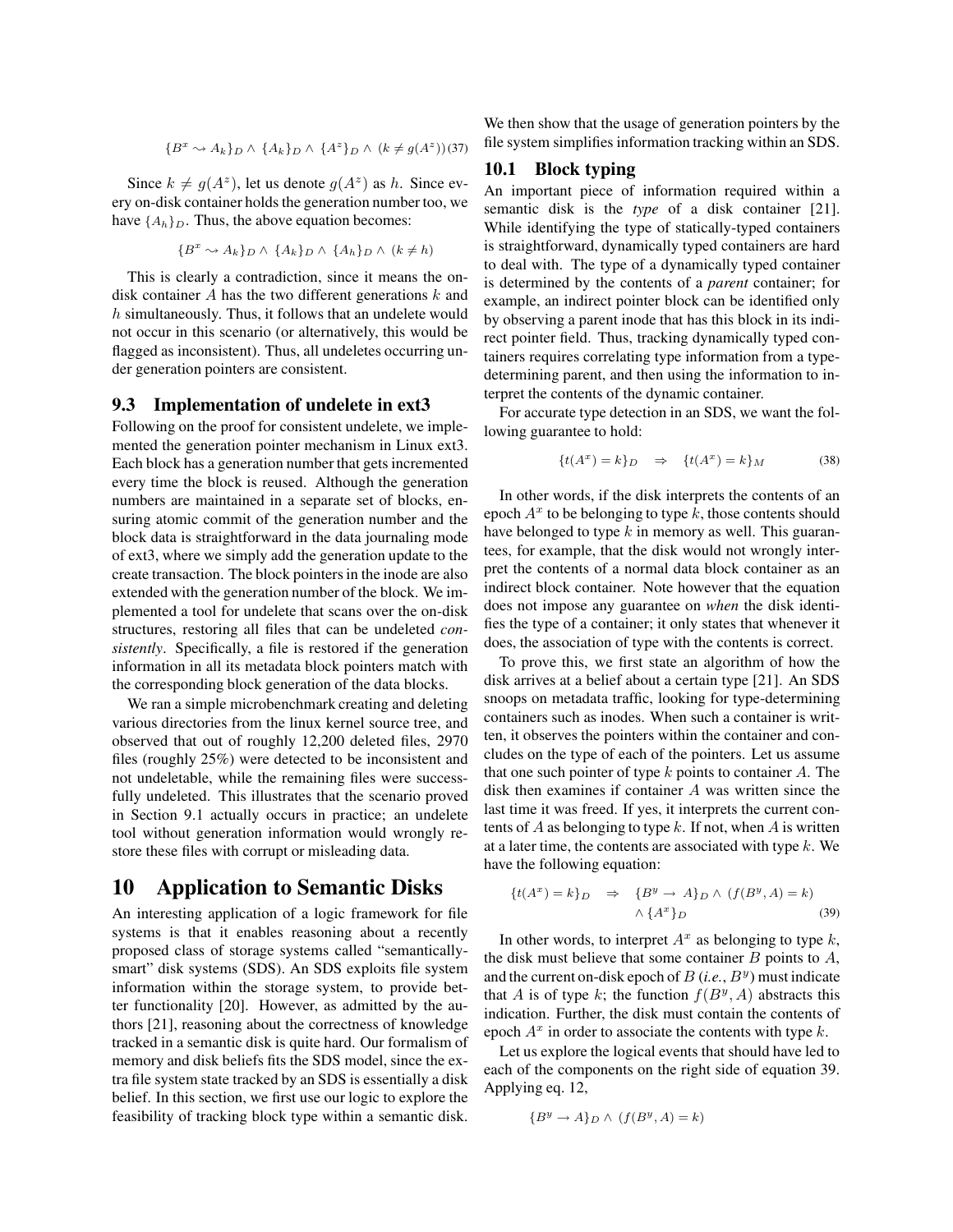$$
\Rightarrow (\{B^y \to A\}_M \land (f(B^y, A) = k)) \prec \{B^y \to A\}_D
$$
  

$$
\Rightarrow (\{B^y \to A\}_M \land \{t(A) = k\}_M) \prec \{B^y \to A\}_D \quad (40)
$$

Similarly for the other component  $\{A^x\}_D$ ,

$$
\{A^x\}_D \quad \Rightarrow \quad write(A^x) \ll \{A^x\}_D \tag{41}
$$

To verify the guarantee in equation 38, we assume that it does not hold, and then observe if it leads to a valid scenario. Thus, we can add the clause  $\{t(A^x) = j\}_M \wedge (j \neq j)$  $k$ ) to equation 39, and our equation to prove is:

$$
\{B^y \to A\}_D \wedge (f(B^y, A) = k) \wedge \{A^x\}_D \wedge \{t(A^x) = j\}_M
$$

We thus have two event sequences (from eq.  $40$  and  $41$ ):

1. 
$$
\{B^y \to A\}_M \wedge \{t(A) = k\}_M \rangle \prec \{B^y \to A\}_D
$$
  
2. 
$$
\{t(A^x) = j\}_M \wedge write(A^x)
$$

Since the type of an epoch is unique, and a write of a container implies that it already has a type,

 $\{t(A^x) = j\}_M \wedge write(A^x) \Rightarrow \{t(A^x) = j\}_M \prec write(A^x).$ 

These sequences can only be interleaved in two ways. The epoch  $A<sup>x</sup>$  occurs either before or after the epoch in which  $\{t(A) = k\}_M$ .

### **Interleaving 1:**

$$
(\{B^y \to A\}_M \land \{t(A) = k\}_M) \prec \{B^y \to A\}_D
$$
  

$$
\ll \{t(A^x) = j\}_M \prec write(A^x)
$$

By eq. 11,

$$
\Rightarrow (\{B^y \to A\}_M \land \{t(A) = k\}_M) \prec \{B^y \to A\}_D
$$
  

$$
\ll \{\&A = \emptyset\}_M \prec \{t(A^x) = j\}_M \prec write(A^x)
$$

This is a valid sequence where the container  $A$  is freed after the disk acquired the belief  ${B \to A}$  and a later version of  $A$  is then written when its actual type has changed to  $j$  in memory, thus leading to incorrect interpretation of  $A^x$  as belonging to type k.

However, in order to prevent this scenario, we simply need the reuse ordering rule (eq. 14). With that rule, the above sequence would imply the following:

$$
\Rightarrow (\{B^y \to A\}_M \land \{t(A) = k\}_M) \prec \{B^y \to A\}_D
$$
\n
$$
\Leftrightarrow \{ \&A = \emptyset \}_M \prec write(B) \ll \{ t(A^x) = j \}_M \prec write(A^x) (\{B^y \to A_g\}_M \land \{t(A_g) = k\}_M) \prec \{B^y \to A_g\}_D
$$
\n
$$
\Rightarrow (\{B^y \to A\}_M \land \{t(A) = k\}_M) \prec \{B^y \to A\}_D
$$
\n
$$
\ll \{ \&A = \emptyset \}_D \prec \{t(A^x) = j\}_M \prec write(A^x)
$$
\n
$$
\{t(A_g) = j\}_M \land write(A_g)
$$

Thus, when  $A^x$  is written, the disk will be treating A as free, and hence will not wrongly associate  $A$  with type  $k$ . **Interleaving 2:**

Proceeding similarly with the second interleaving where epoch  $A^x$  occurs before A is assigned type k, we arrive at the following sequence:

$$
\Rightarrow \quad \{t(A^x) = j\}_M \prec write(A^x) \ll \{\& A = \emptyset\}_M
$$
  
 
$$
\prec (\{B^y \rightarrow A\}_M \land \{t(A) = k\}_M) \prec \{B^y \rightarrow A\}_D
$$

We can see that simply applying the reuse ordering rule does not prevent this sequence. We need a stronger form

of reuse ordering where the "freed state" of A includes not only the containers that pointed to A, but also the allocation structure  $|A|$  tracking liveness of A. With this rule, the above sequence becomes:

$$
\Rightarrow \quad \{t(A^x) = j\}_M \prec write(A^x) \ll \{\& A = \emptyset\}_M
$$
  
 
$$
\prec write(|A|) \ll (\{B^y \to A\}_M \land \{t(A) = k\}_M)
$$
  
 
$$
\prec \{B^y \to A\}_D
$$
 (42)

We also need to add a new behavior to the SDS which states that when the SDS observes an allocation structure indicating that  $A$  is free, it inherits the belief that  $A$  is free.

$$
\{\& A = \emptyset\}_M \prec \text{write}(|A|) \Rightarrow \{\& A = \emptyset\}_D
$$

Applying the above SDS operation to eqn 42, we get

$$
\Rightarrow \quad \{t(A^x) = j\}_M \prec write(A^x) \ll \{\& A = \emptyset\}_D
$$
  

$$
\ll (\{B^y \rightarrow A\}_M \land \{t(A) = k\}_M) \prec \{B^y \rightarrow A\}_D
$$

In this sequence, because the SDS does not observe a write of A since it was treated as "free", it will not associate type  $k$  to  $A$  until  $A$  is subsequently written.

Thus, we have shown that an SDS cannot accurately track dynamic type underneath a file system without any ordering guarantees. We have also shown that if the file system exhibits a strong form of reuse ordering, dynamic type detection can indeed be made reliable within an SDS.

## **10.2 Utility of generation pointers**

In this subsection, we explore the utility of file systemlevel "generation pointers" (§ 9.2) in the context of an SDS. To illustrate their utility, we show that tracking dynamic type in an SDS is straightforward if the file system tracks generation pointers.

With generation pointers, equation 39 becomes:

$$
\{t(A_g) = k\}_D \Rightarrow \{B^y \to A_g\}_D \land (f(B^y, A_g) = k)
$$

$$
\land \{A_g\}_D
$$

The two causal event sequences (as explored in the previous subsection) become:

Since the above sequences imply that the same generation  $q$  had two different types, it violates rule 11. Thus, we straightaway arrive at a contradiction that proves that violation of rule 38 can never occur.

## **11 Related Work**

Previous work has recognized the need for modeling complex systems with formal frameworks, in order to facilitate proving correctness properties about them. The logical framework for reasoning about authentication protocols, proposed by Burrows *et al.* [4], is the most related